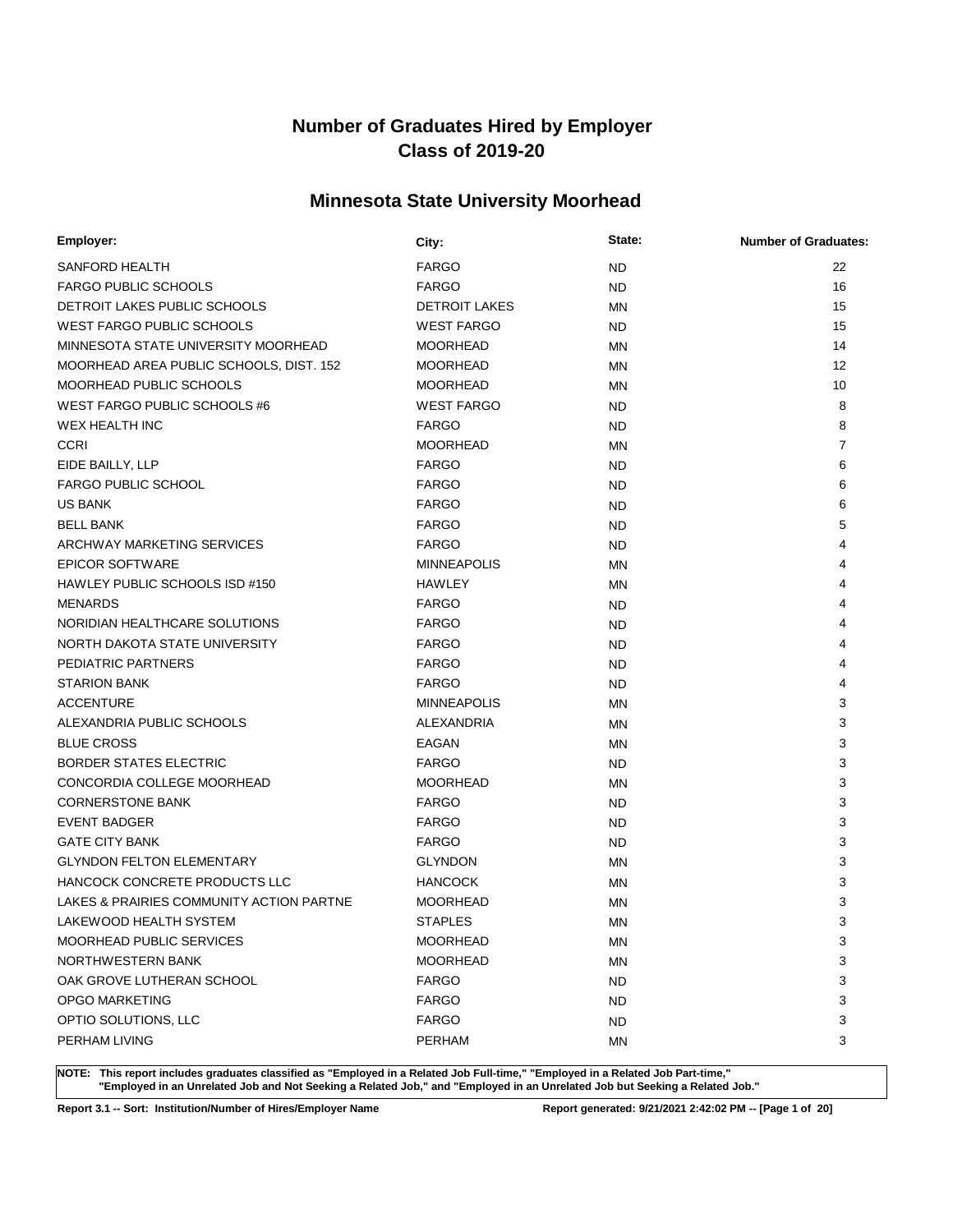## **Minnesota State University Moorhead**

| Employer:                              | City:                | State:    | <b>Number of Graduates:</b> |
|----------------------------------------|----------------------|-----------|-----------------------------|
| POLARIS INC.                           | <b>BROOKLYN PARK</b> | MN        | 3                           |
| SANFORD CHILDREN'S HEALTH              | <b>FARGO</b>         | <b>ND</b> | 3                           |
| <b>SELF EMPLOYED</b>                   | <b>FARGO</b>         | <b>ND</b> | 3                           |
| T-SQUARED HANDYMAN SERVICE             | <b>ELK RIVER</b>     | MN        | 3                           |
| <b>UNFI</b>                            | <b>EDEN PRAIRIE</b>  | MN        | 3                           |
| <b>VISION OF BIG LAKE</b>              | <b>BIG LAKE</b>      | ΜN        | 3                           |
| <b>WANZEK CONSTRUCTION</b>             | <b>FARGO</b>         | <b>ND</b> | 3                           |
| WEST CENTRAL REGIONAL JUVENILE CENTER  | <b>MOORHEAD</b>      | ΜN        | 3                           |
| <b>WESTERN PRODUCTS</b>                | <b>FARGO</b>         | <b>ND</b> | 3                           |
| WIDMER ROEL PC                         | <b>FARGO</b>         | <b>ND</b> | 3                           |
| 7TH JUDICIAL DISTRICT                  | <b>ST CLOUD</b>      | MN        | 2                           |
| <b>ACTIVE MINDS ACADEMY</b>            | <b>FARGO</b>         | <b>ND</b> | 2                           |
| <b>ALDEVRON</b>                        | <b>FARGO</b>         | <b>ND</b> | $\overline{2}$              |
| ALLINA HEALTH                          | <b>BUFFALO</b>       | ΜN        | 2                           |
| <b>ALPHA NEWS</b>                      | <b>MINNEAPOLIS</b>   | ΜN        | $\overline{2}$              |
| ANNANDALE PUBLIC SCHOOLS               | ANNANDALE            | ΜN        | 2                           |
| <b>ASCENSUS</b>                        | <b>BRAINERD</b>      | ΜN        | $\overline{2}$              |
| <b>AUSTIN SCHOOL DISTRICT</b>          | <b>AUSTIN</b>        | ΜN        | 2                           |
| BELGRADE-BROOTEN-ELROSA HIGH SCHOOL    | <b>BELGRADE</b>      | MN        | $\overline{2}$              |
| <b>BEMIDJI STATE UNIVERSITY</b>        | <b>BEMIDJI</b>       | ΜN        | 2                           |
| <b>BISMARCK PUBLIC SCHOOLS</b>         | <b>BISMARCK</b>      | <b>ND</b> | $\overline{2}$              |
| <b>BLOOMINGTON PUBLIC SCHOOLS</b>      | <b>BLOOMINGTON</b>   | ΜN        | $\overline{2}$              |
| <b>BNG TEAM</b>                        | <b>FARGO</b>         | <b>ND</b> | $\overline{2}$              |
| <b>BORDER STATES</b>                   | <b>FARGO</b>         | <b>ND</b> | $\overline{2}$              |
| <b>BUTLER MACHINERY</b>                | <b>FARGO</b>         | <b>ND</b> | $\overline{2}$              |
| <b>BYTESPEED</b>                       | <b>FARGO</b>         | <b>ND</b> | 2                           |
| <b>CAMP LEBANON</b>                    | <b>NORTHFIELD</b>    | MN        | $\overline{2}$              |
| CENTRE INC.                            | <b>FARGO</b>         | ND.       | 2                           |
| <b>CODELATION</b>                      | <b>FARGO</b>         | <b>ND</b> | $\overline{2}$              |
| <b>COMMUNITY LIVING SERVICES</b>       | <b>FARGO</b>         | <b>ND</b> | 2                           |
| CREATIVE MINDS PRESCHOOL AND CHILDCARE | <b>WEST FARGO</b>    | <b>ND</b> | 2                           |
| <b>CROSS FIT FARGO</b>                 | <b>FARGO</b>         | <b>ND</b> | 2                           |
| <b>CUMMINS INC</b>                     | <b>MAPLE GROVE</b>   | <b>MN</b> | 2                           |
| DEMPSEY'S PUBLIC HOUSE                 | <b>FARGO</b>         | <b>ND</b> | $\overline{2}$              |
| DETROIT LAKES MIDDLE SCHOOL            | <b>DETROIT LAKES</b> | ΜN        | 2                           |
| DGF SCHOOL DISTRICT                    | <b>DILWORTH</b>      | ΜN        | 2                           |
| <b>DISCOVERY BENEFITS</b>              | <b>FARGO</b>         | <b>ND</b> | 2                           |
| DXC TECHNOLOGY                         | <b>FARGO</b>         | <b>ND</b> | 2                           |
| <b>ESSENTIA HEALTH</b>                 | <b>FARGO</b>         | <b>ND</b> | 2                           |
| <b>FLINT GROUP</b>                     | <b>FARGO</b>         | ND.       | $\overline{2}$              |

**NOTE: This report includes graduates classified as "Employed in a Related Job Full-time," "Employed in a Related Job Part-time," "Employed in an Unrelated Job and Not Seeking a Related Job," and "Employed in an Unrelated Job but Seeking a Related Job."**

**Report 3.1 -- Sort: Institution/Number of Hires/Employer Name Report generated: 9/21/2021 2:42:02 PM -- [Page 2 of 20]**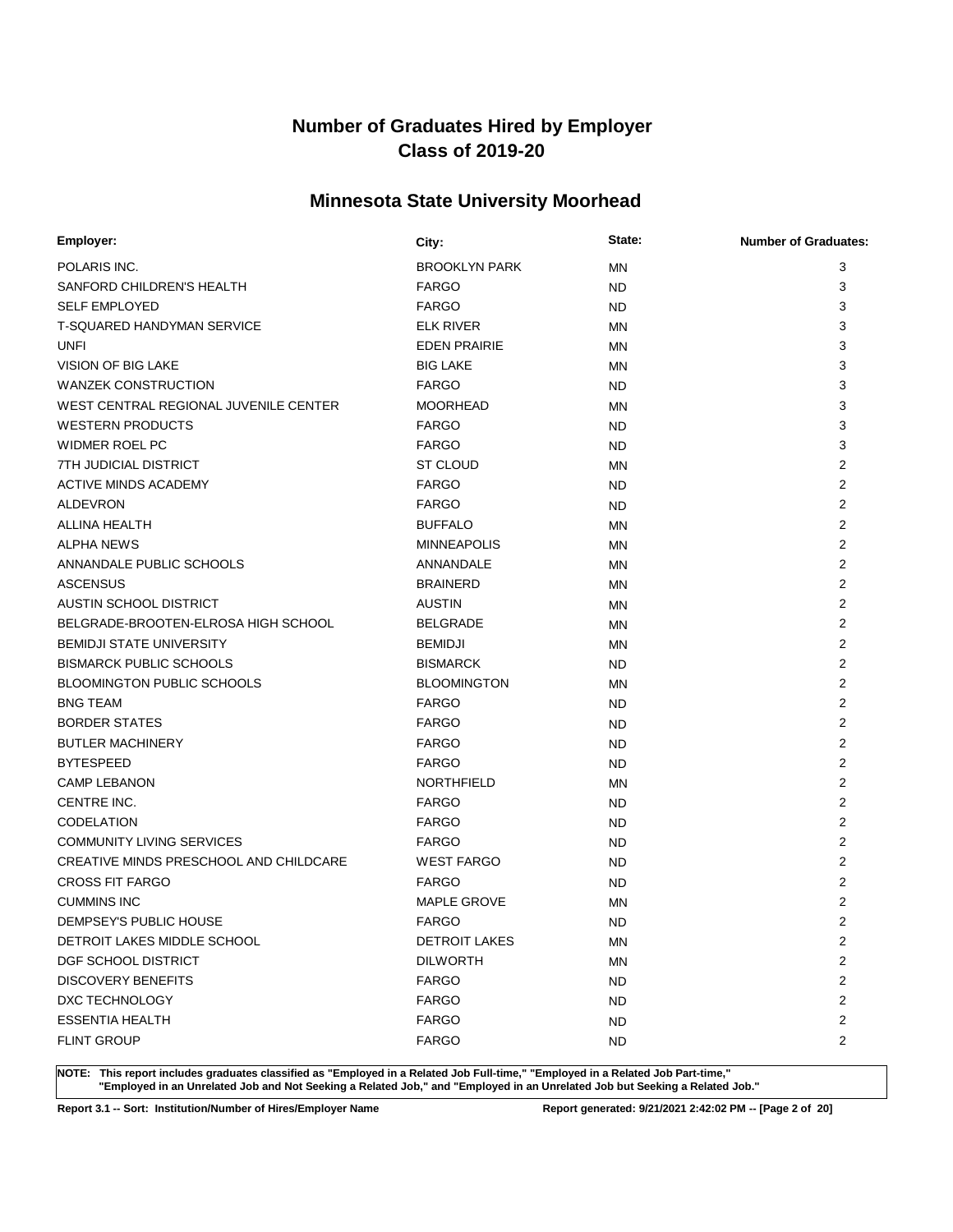## **Minnesota State University Moorhead**

| Employer:                                | City:                | State:    | <b>Number of Graduates:</b> |
|------------------------------------------|----------------------|-----------|-----------------------------|
| FOREST LAKE SCHOOL DISTRICT              | <b>WYOMING</b>       | <b>MN</b> | 2                           |
| FORUM COMMUNICATIONS COMPANY             | <b>FARGO</b>         | <b>ND</b> | $\overline{2}$              |
| <b>FOSSTON SCHOOL DISTRICT</b>           | <b>FOSSTON</b>       | MN        | $\overline{2}$              |
| <b>FREELANCE</b>                         |                      |           | 2                           |
| GEACOM, INC.                             | <b>MINNEAPOLIS</b>   | ΜN        | $\overline{2}$              |
| GENERAL DYNAMICS MISSION SYSTEMS         | <b>BLOOMINGTON</b>   | MN        | $\overline{2}$              |
| <b>GOODBULB</b>                          | <b>FARGO</b>         | ND        | 2                           |
| <b>GRAND FORKS PUBLIC SCHOOLS</b>        | <b>GRAND FORKS</b>   | ND        | $\overline{2}$              |
| <b>HEALTHY FOOD INGREDIENTS</b>          | <b>FARGO</b>         | ND        | $\overline{2}$              |
| <b>HEARTLAND ORTHOPEDIC SPECIALISTS</b>  | <b>SAUK CENTRE</b>   | MN        | $\overline{2}$              |
| HILL'S COUNTRY GREENERY                  | <b>BEMIDJI</b>       | MN        | $\overline{2}$              |
| HUBBARD COUNTY                           | <b>FRAZEE</b>        | <b>MN</b> | $\overline{2}$              |
| <b>INSTAMEDIA</b>                        | <b>FARGO</b>         | ND        | $\overline{2}$              |
| <b>INTEGREON</b>                         | <b>FARGO</b>         | <b>ND</b> | $\overline{2}$              |
| <b>ISD 318</b>                           | <b>GRAND RAPIDS</b>  | MN        | $\overline{2}$              |
| JAMESTOWN PUBLIC SCHOOLS                 | <b>JAMESTOWN</b>     | ND        | $\overline{2}$              |
| <b>JOHNSON CONTROLS</b>                  | <b>FARGO</b>         | <b>ND</b> | $\overline{2}$              |
| KINDRED PUBLIC SCHOOLS                   | <b>KINDRED</b>       | ND        | $\overline{2}$              |
| KINDRED SCHOOLS                          | <b>KINDRED</b>       | ND        | $\overline{2}$              |
| LAKES COUNTRY SERVICE COOPERATIVE (LCSC) | <b>FERGUS FALLS</b>  | <b>MN</b> | $\overline{2}$              |
| <b>LAKESHIRTS</b>                        | <b>DETROIT LAKES</b> | MN        | $\overline{2}$              |
| LAKESHIRTS/BLUE 84                       | <b>DETROIT LAKES</b> | MN        | $\overline{2}$              |
| <b>LIVEWIRE</b>                          | <b>FARGO</b>         | ND        | $\overline{2}$              |
| LIVEWIRE ENTERTAINMENT MEDIA SERVICES    | <b>FARGO</b>         | ND        | $\overline{2}$              |
| LOWE'S PRO SUPPLY                        | <b>HOUSTON</b>       | <b>TX</b> | $\overline{2}$              |
| MELROSE AREA PUBLIC SCHOOLS              | <b>MELROSE</b>       | <b>MN</b> | $\overline{2}$              |
| MELROSE PUBLIC SCHOOL ISD #740           | <b>MELROSE</b>       | MN        | $\overline{2}$              |
| MIDWEST RADIOLOGY                        | <b>ISANTI</b>        | <b>MN</b> | $\overline{2}$              |
| MINNESOTA ARMY NATIONAL GUARD            |                      |           | $\overline{2}$              |
| MINNESOTA SEVENTH JUDICIAL DISTRICT      | <b>MOORHEAD</b>      | MN        | $\overline{2}$              |
| MINNESOTA STATE UNIVERSITY MANKATO       | <b>MANKATO</b>       | MN        | $\overline{2}$              |
| MOORHEAD POLICE DEPARTMENT               | <b>MOORHEAD</b>      | <b>MN</b> | $\overline{2}$              |
| <b>NORIDIAN</b>                          | <b>FARGO</b>         | <b>ND</b> | $\overline{2}$              |
| NORTH DAKOTA VETERANS HOME               | <b>LISBON</b>        | <b>ND</b> | $\overline{2}$              |
| ON SPOT THERAPY AND OROFACIAL MYOLOGY    | <b>FARGO</b>         | ND        | 2                           |
| <b>OWATONNA PUBLIC SCHOOLS</b>           | <b>OWATONNA</b>      | <b>MN</b> | 2                           |
| PCI                                      |                      |           | $\overline{2}$              |
| PLAINS ART MUSEUM                        | <b>FARGO</b>         | ND        | 2                           |
| POLAR SEMICONDUCTOR, LLC                 | <b>MINNEAPOLIS</b>   | ΜN        | 2                           |
| PRAIRIE ST. JOHN'S                       | <b>FARGO</b>         | ND        | 2                           |

**NOTE: This report includes graduates classified as "Employed in a Related Job Full-time," "Employed in a Related Job Part-time," "Employed in an Unrelated Job and Not Seeking a Related Job," and "Employed in an Unrelated Job but Seeking a Related Job."**

**Report 3.1 -- Sort: Institution/Number of Hires/Employer Name Report generated: 9/21/2021 2:42:02 PM -- [Page 3 of 20]**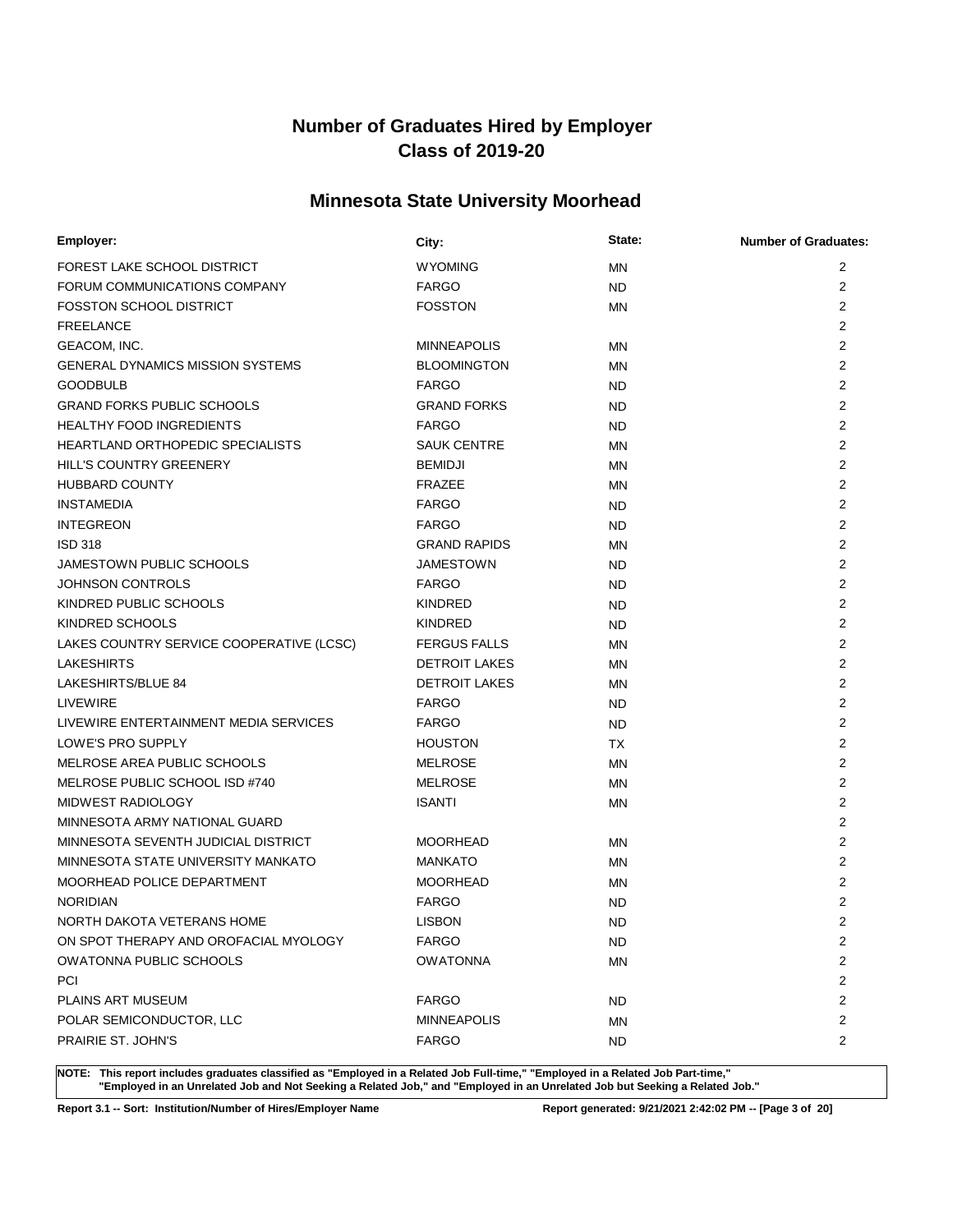## **Minnesota State University Moorhead**

| Employer:                         | City:                      | State:    | <b>Number of Graduates:</b> |
|-----------------------------------|----------------------------|-----------|-----------------------------|
| <b>REGIONS HOSPITAL</b>           | ST. PAUL                   | <b>MN</b> | 2                           |
| RENAL MEDICAL ASSOCIATES PC       | <b>EAST ORANGE</b>         | NJ.       | $\overline{2}$              |
| SCHOOL READINESS CONSULTING       | <b>SILVER SPRINGS</b>      | <b>MD</b> | $\overline{2}$              |
| SCRIBBLES AND GIGGLES DAYCARE     | <b>FARGO</b>               | <b>ND</b> | $\overline{2}$              |
| <b>SELF EMPLOYED</b>              | <b>MOORHEAD</b>            | <b>MN</b> | $\overline{2}$              |
| <b>SELF EMPLOYED</b>              | <b>WEST FARGO</b>          | ND.       | $\overline{2}$              |
| SELF-EMPLOYED                     | <b>FARGO</b>               | ND.       | $\overline{2}$              |
| SMALL WONDERS DAYCARE             | <b>FARGO</b>               | ND.       | $\overline{2}$              |
| SOLUTIONS BEHAVIORAL HEALTHCAR    | <b>FARGO</b>               | ND.       | $\overline{2}$              |
| STATE BANK OF LAKE PARK           | LAKE PARK                  | MN        | $\overline{2}$              |
| STATE FARM AGENCY                 | <b>FARGO</b>               | <b>ND</b> | $\overline{2}$              |
| STEPPINGSTONE THEATRE             | ST. PAUL                   | MN        | $\overline{2}$              |
| THE VILLAGE FAMILY SERVICE CENTER | <b>FARGO</b>               | <b>ND</b> | $\overline{2}$              |
| UNITEDHEALTH GROUP OPTUM          | <b>EDEN PRAIRIE</b>        | MN        | $\overline{2}$              |
| UNIVERSITY OF CONNECTICUT         | <b>WILLIMANTIC</b>         | <b>CT</b> | $\overline{2}$              |
| UNIVERSITY OF IOWA                | <b>IOWA CITY</b>           | IA        | $\overline{2}$              |
| UNIVERSITY OF WASHINGTON          |                            |           | $\overline{2}$              |
| <b>VILLA MARIA</b>                | <b>FARGO</b>               | <b>ND</b> | $\overline{2}$              |
| <b>VOYAGEURS NATIONAL PARK</b>    | <b>INTERNATIONAL FALLS</b> | ΜN        | $\overline{2}$              |
| WADENA DEER CREEK SCHOOL DISTRICT | <b>WADENA</b>              | MN        | 2                           |
| <b>WAHPETON PUBLIC SCHOOLS</b>    | <b>WAHPETON</b>            | <b>ND</b> | $\overline{2}$              |
| WANZEK CONSTRUCTION, INC.         | <b>FARGO</b>               | ND.       | 2                           |
| <b>WEIDNER APARTMENT HOMES</b>    | PRIOR LAKE                 | ΜN        | 2                           |
| <b>WEST FARGO EVENTS</b>          | <b>WEST FARGO</b>          | ND.       | 2                           |
| YMCA OF CASS AND CLAY COUNTIES    | <b>FARGO</b>               | <b>ND</b> | $\overline{2}$              |
| <b>YWCA</b>                       | <b>FARGO</b>               | <b>ND</b> | $\overline{2}$              |
| <b>ABBOTT</b>                     | ST. CLOUD                  | MN        | 1                           |
| ACCESS OF THE RED RIVER VALLEY    | <b>MOORHEAD</b>            | MN        | 1                           |
| ACCESS OF THE RED RIVER VALLEY    | <b>FARGO</b>               | <b>ND</b> | 1                           |
| ACGC JR/SR HIGH SCHOOL            | WILLMAR                    | MN        | 1                           |
| <b>ACTIVISION</b>                 | <b>SHAKOPEE</b>            | MN        | 1                           |
| ACTIVISION/BLIZZARD               | <b>EDEN PRAIRIE</b>        | <b>MN</b> | 1                           |
| AD SHARK MARKETING                | <b>FARGO</b>               | <b>ND</b> | 1                           |
| ADA-BORUP SCHOOLS                 | ADA                        | <b>MN</b> | 1                           |
| <b>ADSHARK MARKETING</b>          | <b>FARGO</b>               | <b>ND</b> | 1                           |
| ADVERTISE EDGE                    | <b>FARGO</b>               | <b>ND</b> | 1                           |
| <b>AEROTEK</b>                    | <b>RICHMOND</b>            | ΜN        | 1                           |
| AGGREGATE IND.                    |                            |           | 1                           |
| <b>AGILITI</b>                    | ST. PAUL                   | ΜN        | 1                           |
| AIMBRIDGE HOSPITALITY             | <b>FARGO</b>               | <b>ND</b> | 1                           |

**NOTE: This report includes graduates classified as "Employed in a Related Job Full-time," "Employed in a Related Job Part-time," "Employed in an Unrelated Job and Not Seeking a Related Job," and "Employed in an Unrelated Job but Seeking a Related Job."**

**Report 3.1 -- Sort: Institution/Number of Hires/Employer Name Report generated: 9/21/2021 2:42:02 PM -- [Page 4 of 20]**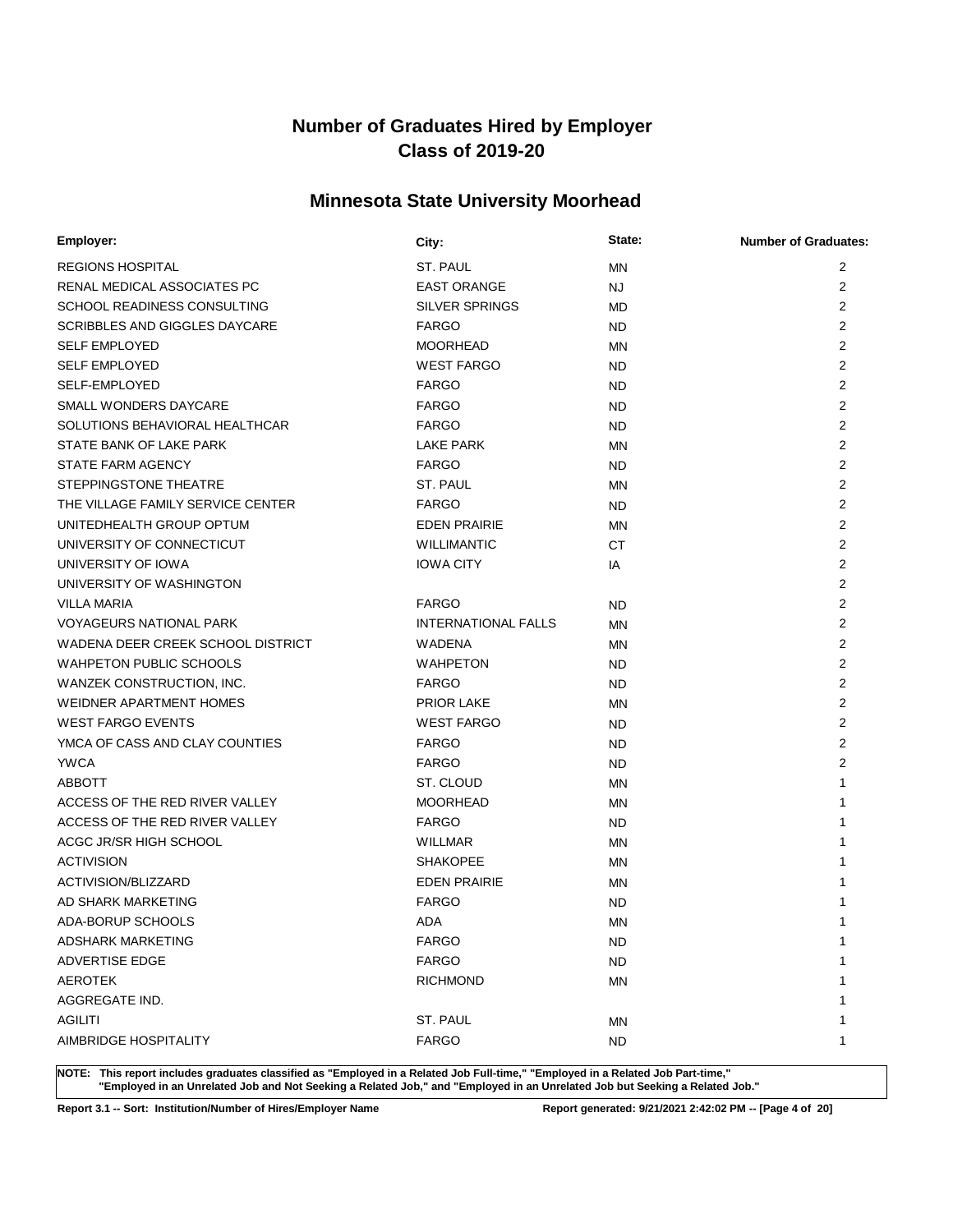## **Minnesota State University Moorhead**

| Employer:                                 | City:               | State:    | <b>Number of Graduates:</b> |
|-------------------------------------------|---------------------|-----------|-----------------------------|
| AITKIN COMMUNITY EDUCATION                | <b>AITKIN</b>       | <b>MN</b> | 1                           |
| AITKIN HIGH SCHOOL                        | <b>AITKIN</b>       | MN        | 1                           |
| ALEXANDRIA COLLEGE                        | <b>ALEXANDRIA</b>   | <b>MN</b> | 1                           |
| ALEXANDRIA TECHNICAL COLLEGE              | ALEXANDRIA          | <b>MN</b> | 1                           |
| ALLINA HEALTH MERCY                       | CAMBRIDGE           | <b>MN</b> | 1                           |
| ALOMERE HEALTH                            | ALEXANDRIA          | MN        | 1                           |
| ALPHA BUSINESS ACQUISITIONS               | <b>FARGO</b>        | <b>ND</b> | 1                           |
| <b>ALTRU CLINIC</b>                       | <b>GRAND FORKS</b>  | ND.       | 1                           |
| AMA EXPRESS LLC                           | <b>WEST FARGO</b>   | <b>ND</b> | 1                           |
| AMAZON                                    | <b>MINNEAPOLIS</b>  | MN        |                             |
| AMAZON                                    | PHILADELPHIA        | <b>PA</b> |                             |
| AMERICAN BANK CENTER                      | <b>DICKINSON</b>    | <b>ND</b> |                             |
| AMERICAN FAMILY INSURANCE                 | <b>FARGO</b>        | <b>ND</b> | 1                           |
| AMPLIFON HEARING HEALTH CARE              | <b>MINNEAPOLIS</b>  | MN        | 1                           |
| ANNA J FITNESS                            |                     |           | 1                           |
| ANNE CARLSEN CENTER                       | <b>GRAND RAPIDS</b> | MN        | 1                           |
| ANOKA HENNEPIN SCHOOL DISTRICT            | <b>ANOKA</b>        | ΜN        | 1                           |
| ANOKA HENNEPIN SCHOOL DISTRICT #11        | <b>ANOKA</b>        | MN        | 1                           |
| ANOKA PUBLIC SCHOOLS                      | <b>ANOKA</b>        | <b>MN</b> | 1                           |
| ANOKA-RAMSEY COMMUNITY COLLEGE            | CAMBRIDGE           | <b>MN</b> | 1                           |
| ANTHEM, INC.                              | <b>ASHBURN</b>      | <b>VA</b> | 1                           |
| ANYTIME MORTGAGE                          | <b>ELK RIVER</b>    | MN        | 1                           |
| AP HEALTH                                 | <b>FARGO</b>        | <b>ND</b> | 1                           |
| APPLE                                     | <b>MINNEAPOLIS</b>  | ΜN        | 1                           |
| AQUA LAWN                                 | <b>FARGO</b>        | <b>ND</b> | 1                           |
| ARMY NATIONAL GUARD                       | <b>FARGO</b>        | <b>ND</b> | 1                           |
| ARROW ADVISORS                            | <b>FARGO</b>        | <b>ND</b> |                             |
| ATHLOS ACADEMY                            | ST CLOUD            | <b>MN</b> | 1                           |
| AUDUBON DAKOTA                            | <b>FARGO</b>        | <b>ND</b> | 1                           |
| AUSTIN PUBLIC SCHOOLS DISTRICT #492       | <b>AUSTIN</b>       | MN        | 1                           |
| AXIS CLINICALS LLC                        | <b>DILWORTH</b>     | ΜN        |                             |
| <b>BAGLEY PUBLIC SCHOOL DISTRICT</b>      | BAGLEY              | ΜN        |                             |
| <b>BAJA BETTY'S</b>                       | <b>LOS ANGELES</b>  | CA        | 1                           |
| BANK OF THE WEST                          | <b>COLUMBUS</b>     | OH        | 1                           |
| <b>BARNES &amp; NOBLE</b>                 | <b>CHASKA</b>       | ΜN        | 1                           |
| <b>BARNES AND NOBLE</b>                   | <b>FARGO</b>        | <b>ND</b> | 1                           |
| <b>BARNESVILLE PUBLIC SCHOOL DISTRICT</b> | <b>BARNESVILLE</b>  | ΜN        | 1                           |
| BARNESVILLE PUBLIC SCHOOLS                | <b>BARNESVILLE</b>  | ΜN        | 1                           |
| <b>BARNUM PUBLIC SCHOOLS</b>              | <b>BARNUM</b>       | ΜN        | 1                           |
| BATLLE LAKE HIGH SCHOOL                   | <b>BATTLE LAKE</b>  | ΜN        | 1                           |

**NOTE: This report includes graduates classified as "Employed in a Related Job Full-time," "Employed in a Related Job Part-time," "Employed in an Unrelated Job and Not Seeking a Related Job," and "Employed in an Unrelated Job but Seeking a Related Job."**

**Report 3.1 -- Sort: Institution/Number of Hires/Employer Name Report generated: 9/21/2021 2:42:02 PM -- [Page 5 of 20]**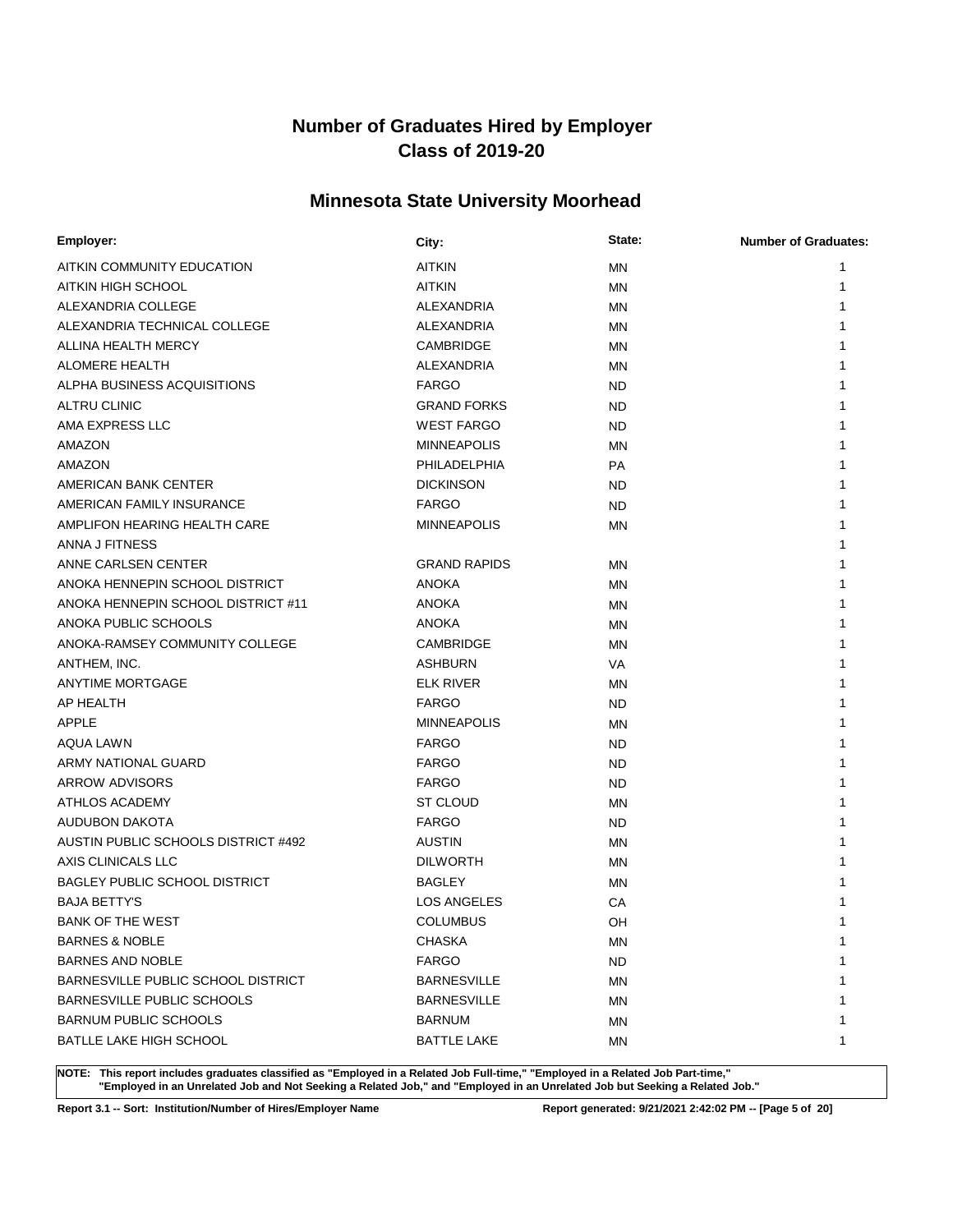## **Minnesota State University Moorhead**

| Employer:                                | City:                  | State:    | <b>Number of Graduates:</b> |
|------------------------------------------|------------------------|-----------|-----------------------------|
| BATTLE LAKE PUBLIC SCHOOLS               | <b>BATTLE LAKE</b>     | <b>MN</b> | 1                           |
| BAY VIEW ELEMENTARY SCHOOL               | <b>DULUTH</b>          | MN        | 1                           |
| BECKER COUNTY SOIL AND WATERSHED DISTRIC | <b>FRAZEE</b>          | ΜN        | 1                           |
| <b>BEK NEWS</b>                          | <b>BISMARCK</b>        | <b>ND</b> | 1                           |
| <b>BELL BANK</b>                         | <b>HAWLEY</b>          | ΜN        | 1                           |
| BELLE PLAIN PUBLIC SCHOOL DISTRICT       | LE SUEUR               | MN        | 1                           |
| BEMIDJI PUBLIC SCHOOL DISTRICT OFFICE    | <b>BEMIDJI</b>         | ΜN        | 1                           |
| <b>BEMIDJI PUBLIC SCHOOLS</b>            | <b>BEMIDJI</b>         | MN        | 1                           |
| <b>BERGEN'S GREENHOUSE</b>               | <b>MOORHEAD</b>        | ΜN        | 1                           |
| <b>BERTHA SCHOOL DISTRICT</b>            | <b>BERTHA</b>          | MN        | 1                           |
| <b>BETHEL SCHOOL DISTRICT</b>            | <b>SPANAWAY</b>        | <b>WA</b> | 1                           |
| <b>BEYOND SHELTER</b>                    | <b>MOORHEAD</b>        | MN        | 1                           |
| <b>BIND</b>                              | <b>MINNEAPOLIS</b>     | MN        | 1                           |
| <b>BIOLIFE PLASMA SERVICES</b>           | <b>FARGO</b>           | <b>ND</b> | 1                           |
| <b>BIRKENSTOCK</b>                       | <b>HIROSHIMA</b>       |           | 1                           |
| <b>BISMARCK BUCKS FOOTBALL</b>           | <b>BISMARCK</b>        | <b>ND</b> | 1                           |
| <b>BISMARCK SCHOOL DISTRICT</b>          | <b>BISMARCK</b>        | <b>ND</b> | 1                           |
| <b>BLACKRIDGEBANK</b>                    | <b>FARGO</b>           | <b>ND</b> | 1                           |
| BLUE CROSS BLUE SHIELD OF NORTH DAKOTA   | <b>FARGO</b>           | <b>ND</b> | 1                           |
| BLUE EARTH AREA SCHOOLS                  | <b>BLUE EARTH</b>      | MN        | 1                           |
| BLUECROSS BLUESHIELD OF ND               | <b>FARGO</b>           | <b>ND</b> | 1                           |
| <b>BOBCAT COMPANY</b>                    | <b>NEW YORKS MILLS</b> | MN        | 1                           |
| <b>BOBCAT COMPANY - WF</b>               | <b>WEST FARGO</b>      | <b>ND</b> | 1                           |
| <b>BRANDON EVANSVILLE PUBLIC SCHOOLS</b> | <b>HOFFMAN</b>         | MN        | 1                           |
| <b>BRANDT HOSPITALITY GROUP</b>          | <b>FARGO</b>           | <b>ND</b> | 1                           |
| <b>BROEN MEMORIAL HOME</b>               | <b>MOORHEAD</b>        | MN        | 1                           |
| BROWNS VALLEY PUBLIC SCHOOLS             |                        |           | 1                           |
| <b>BRUNSWICK</b>                         | <b>NEW YORK MILLS</b>  | MN        | 1                           |
| <b>BUFFALO WILD WINGS</b>                | <b>MOORHEAD</b>        | MN        | 1                           |
| <b>BUSHEL</b>                            | <b>FARGO</b>           | <b>ND</b> | 1                           |
| BUTLER MACHINERY COMPANY                 |                        |           |                             |
| <b>BYTESPEED</b>                         | <b>MOORHEAD</b>        | MN        |                             |
| C. H. ROBINSON                           | <b>MINNEAPOLIS</b>     | MN        |                             |
| CAMBRIDGE ISANTI SCHOOLS                 | CAMBRIDGE              | MN        | 1                           |
| CAPITAL ONE                              | ST. CLOUD              | МN        | 1                           |
| <b>CARE DASH</b>                         | <b>FARGO</b>           | <b>ND</b> | 1                           |
| CARIBOU COFFEE                           | <b>MAPLE GROVE</b>     | ΜN        | 1                           |
| CARL BEN EIELSON MIDDLE SCHOOL           | <b>FARGO</b>           | <b>ND</b> | 1                           |
| CASH WISE FOODS                          | <b>FARGO</b>           | ND.       | 1                           |
| CASPER CONSTRUCTION, INC.                | <b>GRAND RAPIDS</b>    | MN        | 1                           |

**NOTE: This report includes graduates classified as "Employed in a Related Job Full-time," "Employed in a Related Job Part-time," "Employed in an Unrelated Job and Not Seeking a Related Job," and "Employed in an Unrelated Job but Seeking a Related Job."**

**Report 3.1 -- Sort: Institution/Number of Hires/Employer Name Report generated: 9/21/2021 2:42:02 PM -- [Page 6 of 20]**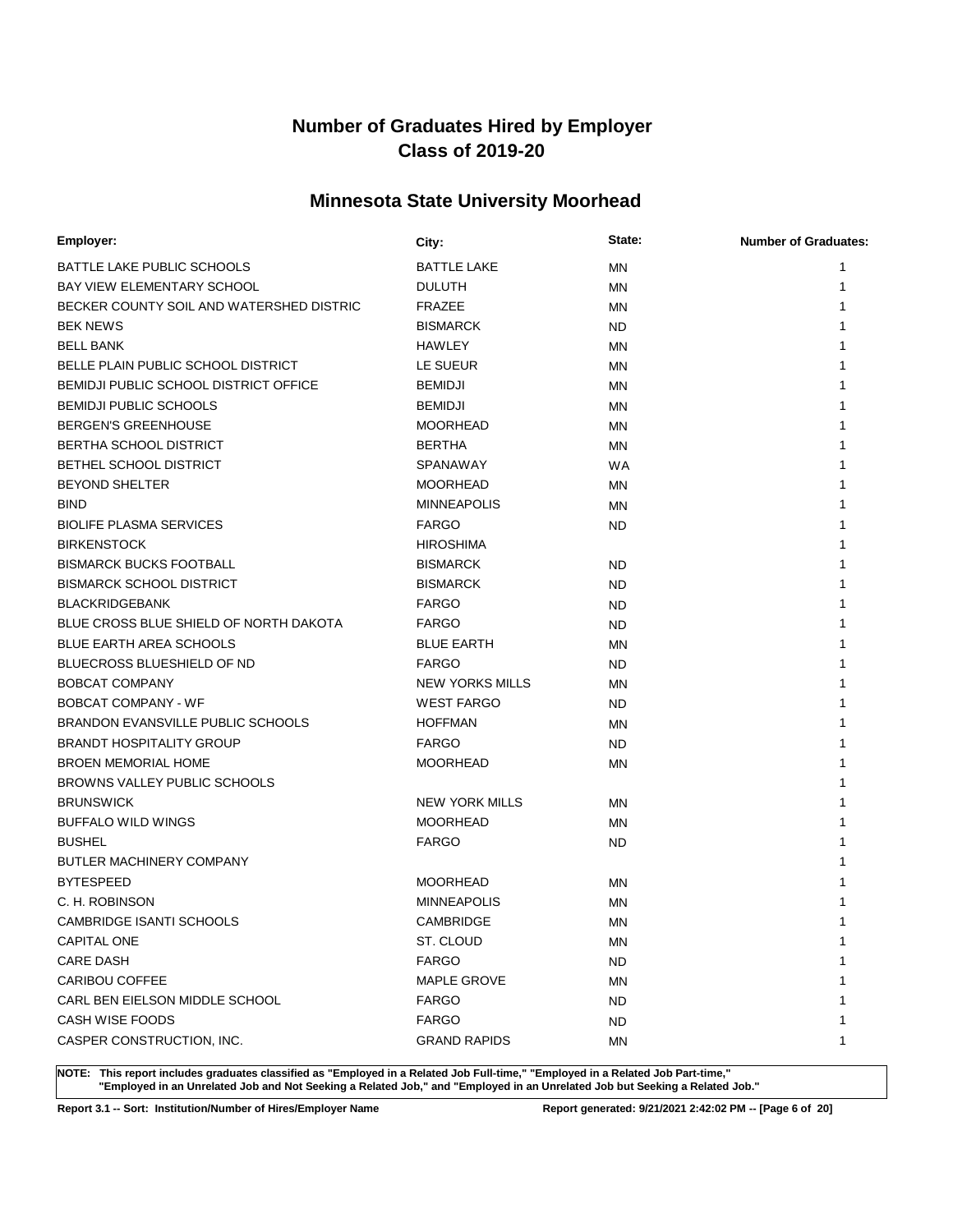## **Minnesota State University Moorhead**

| <b>FARGO</b><br><b>ND</b><br>1<br><b>FARGO</b><br>1<br><b>ND</b><br>1<br><b>SAINT CLOUD</b><br>MN<br>CASSELTON<br><b>ND</b><br>1<br>CASSELTON<br>1<br><b>ND</b><br>CASSELTON<br>1<br><b>ND</b><br>SIOUX FALLS<br><b>SD</b><br><b>GRAND FORKS</b><br><b>ND</b><br>1<br>THIEF RIVER FALLS<br>ΜN<br>1<br><b>CHANHASSEN</b><br>MN<br>1<br><b>FARGO</b><br>ND.<br>1<br><b>FARGO</b><br>1<br><b>ND</b><br><b>MINNEAPOLIS</b><br>1<br>ΜN<br><b>GRAND FORKS</b><br>1<br><b>ND</b><br><b>CLARKSTON</b><br><b>WA</b><br>1<br><b>FARGO</b><br><b>ND</b><br>1<br><b>FARGO</b><br><b>ND</b><br>1<br><b>MOORHEAD</b><br>ΜN<br>1<br><b>WEST FARGO</b><br>ND.<br>1<br><b>FARGO</b><br><b>ND</b><br>1<br><b>FARGO</b><br>1<br><b>ND</b><br><b>FARGO</b><br>1<br><b>ND</b><br><b>FARGO</b><br>1<br><b>ND</b><br><b>CROOKSTON</b><br>MN<br>1<br><b>CROOKSTON</b><br>MN<br>1<br><b>FARGO</b><br>ND.<br><b>MOORHEAD</b><br>ΜN<br><b>CROSBY</b><br>MN<br>1<br><b>BURLINGTON</b><br><b>ND</b><br><b>FARGO</b><br><b>ND</b><br>ΜN<br><b>WADENA</b><br><b>MN</b><br><b>WEST FARGO</b><br>1<br><b>ND</b><br>NEW YORK<br>1<br>NY.<br><b>MINNEAPOLIS</b><br>ΜN<br>1<br><b>DETROIT LAKES</b><br>ΜN<br>1<br>DEVIL'S LAKE<br>1<br><b>ND</b><br><b>DILWORTH</b><br>1<br>ΜN | Employer:                                | City:          | State: | <b>Number of Graduates:</b> |
|--------------------------------------------------------------------------------------------------------------------------------------------------------------------------------------------------------------------------------------------------------------------------------------------------------------------------------------------------------------------------------------------------------------------------------------------------------------------------------------------------------------------------------------------------------------------------------------------------------------------------------------------------------------------------------------------------------------------------------------------------------------------------------------------------------------------------------------------------------------------------------------------------------------------------------------------------------------------------------------------------------------------------------------------------------------------------------------------------------------------------------------------------------------------------------------------------------------------------------------------|------------------------------------------|----------------|--------|-----------------------------|
|                                                                                                                                                                                                                                                                                                                                                                                                                                                                                                                                                                                                                                                                                                                                                                                                                                                                                                                                                                                                                                                                                                                                                                                                                                            | CASS COUNTY HEALTH, HUMAN AND VETERANS S |                |        |                             |
|                                                                                                                                                                                                                                                                                                                                                                                                                                                                                                                                                                                                                                                                                                                                                                                                                                                                                                                                                                                                                                                                                                                                                                                                                                            | CASS PUBLIC HEALTH                       |                |        |                             |
|                                                                                                                                                                                                                                                                                                                                                                                                                                                                                                                                                                                                                                                                                                                                                                                                                                                                                                                                                                                                                                                                                                                                                                                                                                            | CATHOLIC CHARITIES NORTH DAKOTA          |                |        |                             |
|                                                                                                                                                                                                                                                                                                                                                                                                                                                                                                                                                                                                                                                                                                                                                                                                                                                                                                                                                                                                                                                                                                                                                                                                                                            | CENTRACARE HOME HEALTH                   |                |        |                             |
|                                                                                                                                                                                                                                                                                                                                                                                                                                                                                                                                                                                                                                                                                                                                                                                                                                                                                                                                                                                                                                                                                                                                                                                                                                            | CENTRAL CASS PUBLIC SCHOOLS              |                |        |                             |
|                                                                                                                                                                                                                                                                                                                                                                                                                                                                                                                                                                                                                                                                                                                                                                                                                                                                                                                                                                                                                                                                                                                                                                                                                                            | CENTRAL CASS SCHOOL DISTRICT             |                |        |                             |
|                                                                                                                                                                                                                                                                                                                                                                                                                                                                                                                                                                                                                                                                                                                                                                                                                                                                                                                                                                                                                                                                                                                                                                                                                                            | CENTRAL CASS SCHOOLS                     |                |        |                             |
|                                                                                                                                                                                                                                                                                                                                                                                                                                                                                                                                                                                                                                                                                                                                                                                                                                                                                                                                                                                                                                                                                                                                                                                                                                            | CENTRALSQUARE TECHNOLOGIES               |                |        |                             |
|                                                                                                                                                                                                                                                                                                                                                                                                                                                                                                                                                                                                                                                                                                                                                                                                                                                                                                                                                                                                                                                                                                                                                                                                                                            | <b>CENTURY ELEMENTARY</b>                |                |        |                             |
|                                                                                                                                                                                                                                                                                                                                                                                                                                                                                                                                                                                                                                                                                                                                                                                                                                                                                                                                                                                                                                                                                                                                                                                                                                            | <b>CHALLENGER ELEMENTARY</b>             |                |        |                             |
|                                                                                                                                                                                                                                                                                                                                                                                                                                                                                                                                                                                                                                                                                                                                                                                                                                                                                                                                                                                                                                                                                                                                                                                                                                            | <b>CHANHASSEN HIGH SCHOOL</b>            |                |        |                             |
|                                                                                                                                                                                                                                                                                                                                                                                                                                                                                                                                                                                                                                                                                                                                                                                                                                                                                                                                                                                                                                                                                                                                                                                                                                            | CHI ALPHA MINISTRIES, USA                |                |        |                             |
|                                                                                                                                                                                                                                                                                                                                                                                                                                                                                                                                                                                                                                                                                                                                                                                                                                                                                                                                                                                                                                                                                                                                                                                                                                            | <b>CHI FRIENDSHIP</b>                    |                |        |                             |
|                                                                                                                                                                                                                                                                                                                                                                                                                                                                                                                                                                                                                                                                                                                                                                                                                                                                                                                                                                                                                                                                                                                                                                                                                                            | <b>CIGNA</b>                             |                |        |                             |
|                                                                                                                                                                                                                                                                                                                                                                                                                                                                                                                                                                                                                                                                                                                                                                                                                                                                                                                                                                                                                                                                                                                                                                                                                                            | CIRCLE OF FRIENDS ANIMAL SHELTER         |                |        |                             |
|                                                                                                                                                                                                                                                                                                                                                                                                                                                                                                                                                                                                                                                                                                                                                                                                                                                                                                                                                                                                                                                                                                                                                                                                                                            | <b>CLARKSTON SCHOOL DISTRICT</b>         |                |        |                             |
|                                                                                                                                                                                                                                                                                                                                                                                                                                                                                                                                                                                                                                                                                                                                                                                                                                                                                                                                                                                                                                                                                                                                                                                                                                            | <b>CLAY YOUR WAY</b>                     |                |        |                             |
|                                                                                                                                                                                                                                                                                                                                                                                                                                                                                                                                                                                                                                                                                                                                                                                                                                                                                                                                                                                                                                                                                                                                                                                                                                            | <b>CONNECTBOOSTER</b>                    |                |        |                             |
|                                                                                                                                                                                                                                                                                                                                                                                                                                                                                                                                                                                                                                                                                                                                                                                                                                                                                                                                                                                                                                                                                                                                                                                                                                            | <b>CONNECTIONS</b>                       |                |        |                             |
|                                                                                                                                                                                                                                                                                                                                                                                                                                                                                                                                                                                                                                                                                                                                                                                                                                                                                                                                                                                                                                                                                                                                                                                                                                            | <b>CONNECTIONS</b>                       |                |        |                             |
|                                                                                                                                                                                                                                                                                                                                                                                                                                                                                                                                                                                                                                                                                                                                                                                                                                                                                                                                                                                                                                                                                                                                                                                                                                            | <b>COSCHEDULE</b>                        |                |        |                             |
|                                                                                                                                                                                                                                                                                                                                                                                                                                                                                                                                                                                                                                                                                                                                                                                                                                                                                                                                                                                                                                                                                                                                                                                                                                            | <b>COUNTRY FINANCIAL</b>                 |                |        |                             |
|                                                                                                                                                                                                                                                                                                                                                                                                                                                                                                                                                                                                                                                                                                                                                                                                                                                                                                                                                                                                                                                                                                                                                                                                                                            | COURTS PLUS COMMUNITY FITNESS            |                |        |                             |
|                                                                                                                                                                                                                                                                                                                                                                                                                                                                                                                                                                                                                                                                                                                                                                                                                                                                                                                                                                                                                                                                                                                                                                                                                                            | CREATIVELY UNCORKED, INC.                |                |        |                             |
|                                                                                                                                                                                                                                                                                                                                                                                                                                                                                                                                                                                                                                                                                                                                                                                                                                                                                                                                                                                                                                                                                                                                                                                                                                            | <b>CROOKSTON PARKS &amp; RECREATION</b>  |                |        |                             |
|                                                                                                                                                                                                                                                                                                                                                                                                                                                                                                                                                                                                                                                                                                                                                                                                                                                                                                                                                                                                                                                                                                                                                                                                                                            | <b>CROOKSTON PUBLIC SCHOOLS</b>          |                |        |                             |
|                                                                                                                                                                                                                                                                                                                                                                                                                                                                                                                                                                                                                                                                                                                                                                                                                                                                                                                                                                                                                                                                                                                                                                                                                                            | <b>CRS CONSTRUCTION</b>                  |                |        |                             |
|                                                                                                                                                                                                                                                                                                                                                                                                                                                                                                                                                                                                                                                                                                                                                                                                                                                                                                                                                                                                                                                                                                                                                                                                                                            | <b>CSD MINNESOTA RELAY</b>               |                |        |                             |
|                                                                                                                                                                                                                                                                                                                                                                                                                                                                                                                                                                                                                                                                                                                                                                                                                                                                                                                                                                                                                                                                                                                                                                                                                                            | CUYUNA RANGE ELEMENTARY SCHOOL           |                |        |                             |
|                                                                                                                                                                                                                                                                                                                                                                                                                                                                                                                                                                                                                                                                                                                                                                                                                                                                                                                                                                                                                                                                                                                                                                                                                                            | DAKOTA ELEMENTARY SCHOOL                 |                |        |                             |
|                                                                                                                                                                                                                                                                                                                                                                                                                                                                                                                                                                                                                                                                                                                                                                                                                                                                                                                                                                                                                                                                                                                                                                                                                                            | DAKOTA WHOLESALE TIRE                    |                |        |                             |
|                                                                                                                                                                                                                                                                                                                                                                                                                                                                                                                                                                                                                                                                                                                                                                                                                                                                                                                                                                                                                                                                                                                                                                                                                                            | <b>DATASITE</b>                          |                |        |                             |
|                                                                                                                                                                                                                                                                                                                                                                                                                                                                                                                                                                                                                                                                                                                                                                                                                                                                                                                                                                                                                                                                                                                                                                                                                                            | DAVIS APPRAISALS                         |                |        |                             |
|                                                                                                                                                                                                                                                                                                                                                                                                                                                                                                                                                                                                                                                                                                                                                                                                                                                                                                                                                                                                                                                                                                                                                                                                                                            | DDIA BOBCAT COMPANY                      |                |        |                             |
|                                                                                                                                                                                                                                                                                                                                                                                                                                                                                                                                                                                                                                                                                                                                                                                                                                                                                                                                                                                                                                                                                                                                                                                                                                            | <b>DELOITTE</b>                          |                |        |                             |
|                                                                                                                                                                                                                                                                                                                                                                                                                                                                                                                                                                                                                                                                                                                                                                                                                                                                                                                                                                                                                                                                                                                                                                                                                                            | DEPARTMENT OF DEFENSE EDUCATION ACTIVITY |                |        |                             |
|                                                                                                                                                                                                                                                                                                                                                                                                                                                                                                                                                                                                                                                                                                                                                                                                                                                                                                                                                                                                                                                                                                                                                                                                                                            | <b>DETROIT LAKES SCHOOL</b>              |                |        |                             |
|                                                                                                                                                                                                                                                                                                                                                                                                                                                                                                                                                                                                                                                                                                                                                                                                                                                                                                                                                                                                                                                                                                                                                                                                                                            | DEVIL'S LAKE MARINE AND SPORTS CENTER    |                |        |                             |
|                                                                                                                                                                                                                                                                                                                                                                                                                                                                                                                                                                                                                                                                                                                                                                                                                                                                                                                                                                                                                                                                                                                                                                                                                                            | DGF PUBLIC SCHOOLS                       |                |        |                             |
|                                                                                                                                                                                                                                                                                                                                                                                                                                                                                                                                                                                                                                                                                                                                                                                                                                                                                                                                                                                                                                                                                                                                                                                                                                            | DGF PUBLIC SCHOOLS                       | <b>GLYNDON</b> | ΜN     | 1                           |

**NOTE: This report includes graduates classified as "Employed in a Related Job Full-time," "Employed in a Related Job Part-time," "Employed in an Unrelated Job and Not Seeking a Related Job," and "Employed in an Unrelated Job but Seeking a Related Job."**

**Report 3.1 -- Sort: Institution/Number of Hires/Employer Name Report generated: 9/21/2021 2:42:02 PM -- [Page 7 of 20]**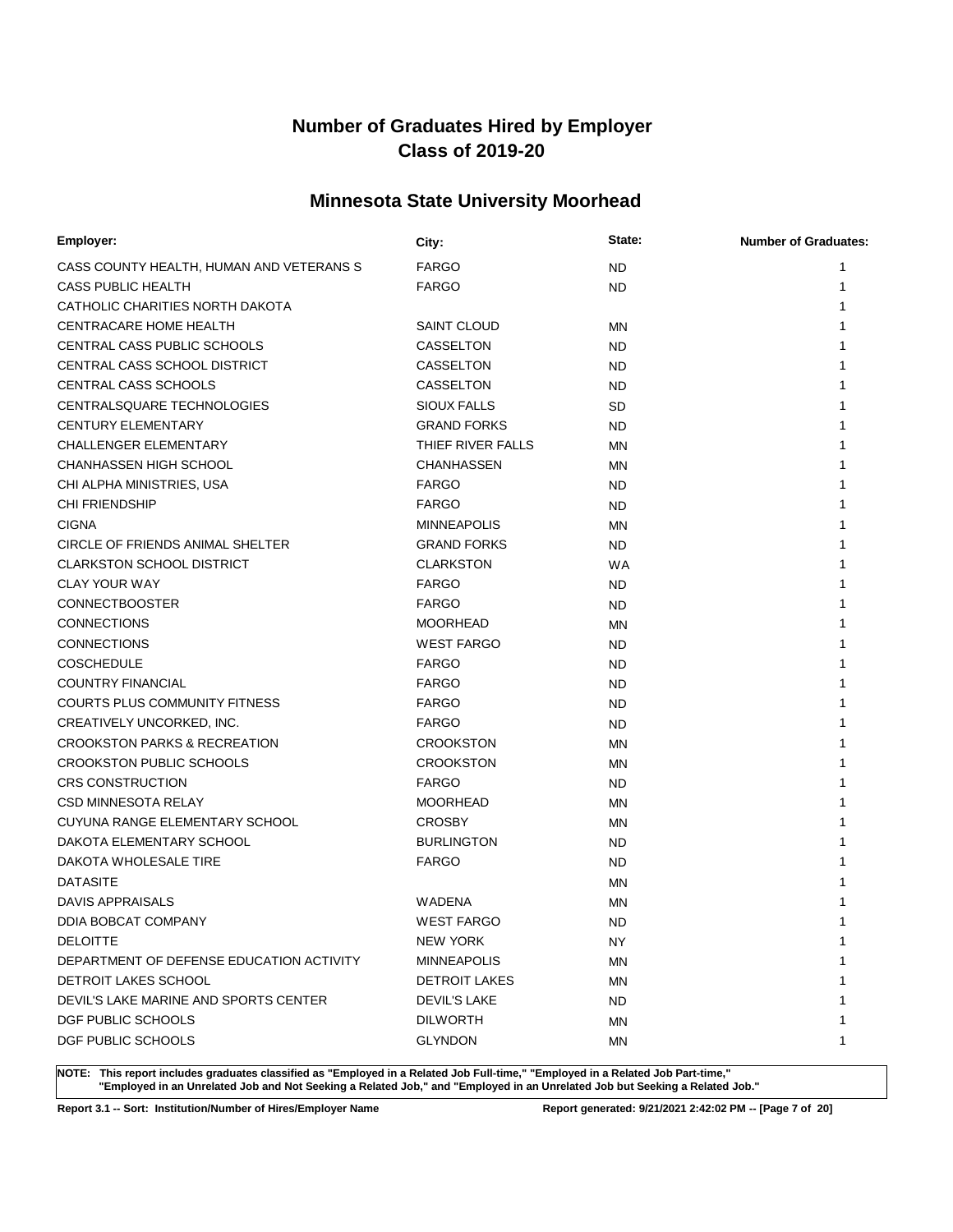## **Minnesota State University Moorhead**

| <b>Employer:</b>                         | City:                   | State:    | <b>Number of Graduates:</b> |
|------------------------------------------|-------------------------|-----------|-----------------------------|
| <b>DIGINEER</b>                          | ROCHESTER               | <b>MN</b> | 1                           |
| DILWORTH-GLYNDON-FELTON SCHOOLS          | <b>DILWORTH</b>         | MN        | 1                           |
| <b>DISCONTENT</b>                        | <b>FARGO</b>            | <b>ND</b> |                             |
| <b>DISCOVERY BENEFITS</b>                | <b>MINNEPOLIS</b>       | <b>MN</b> |                             |
| <b>DOHERTY</b>                           | <b>EDINA</b>            | <b>MN</b> | 1                           |
| <b>DOMINIUM</b>                          | <b>MINNEAPOLIS</b>      | MN        | 1                           |
| DOOSAN BOBCAT LLC                        | <b>MOORHEAD</b>         | <b>MN</b> | 1                           |
| DOUGLAS PLACE, INC.                      | <b>EAST GRAND FORKS</b> | <b>MN</b> | 1                           |
| DULUTH EAST HIGH SCHOOL                  | <b>DULUTH</b>           | MN        | 1                           |
| DUNN BROTHER COFFEE                      | <b>COON RAPIDS</b>      | MN        | 1                           |
| DUSTIN UPGREN - STATE FARM INSURANCE AGE | <b>COLD SPRING</b>      | MN        | 1                           |
| DYSART ELEMENTARY SCHOOL                 |                         |           | 1                           |
| <b>DZD DISTRIBUTING</b>                  | <b>MOORHEAD</b>         | MN        | 1                           |
| E W WYLIE                                | <b>FARGO</b>            | <b>ND</b> | 1                           |
| EARLY CHILDHOOD LEARNING CENTER          | <b>BISMARCK</b>         | ND        | 1                           |
| <b>EARLY YEARS ENRICHMENT CENTER</b>     | <b>FARGO</b>            | ND.       | 1                           |
| EAST GRAND FORKS SENIOR HIGH SCHOOL      | <b>EAST GRAND FORKS</b> | <b>MN</b> | 1                           |
| EASTERN ND AREA HALTH EDUCATION CENTER   | MAYVILLE                | <b>ND</b> | 1                           |
| EASTWOOD ELEMENTARY SCHOOL               |                         |           |                             |
| <b>EBENEZER</b>                          | <b>RICHFIELD</b>        | MN        | 1                           |
| ECKERT INTERMEDIATE FOR ALDINE ISD       | <b>HOUSTON</b>          | <b>TX</b> | 1                           |
| EDEN PRAIRIE PUBLIC SCHOOLS              | <b>EDEN PRAIRIE</b>     | MN        | 1                           |
| EDEN VALLEY-WATKINS PUBLIC SCHOOLS       | EDEN VALLEY             | MN        | 1                           |
| <b>EDGEWOOD</b>                          | ALEXANDRIA              | MN        | 1                           |
| EDGEWOOD DENTAL                          | <b>FARGO</b>            | ND.       | 1                           |
| EIDE BAILLY                              | <b>FARGO</b>            | ND        | 1                           |
| ELEVATE ROCK SCHOOL                      | <b>FARGO</b>            | ND        | 1                           |
| ELK RIVER PARKS & RECREATION             | <b>NOWTHEN</b>          | <b>MN</b> | 1                           |
| <b>ELLIE FAMILY SERVICES</b>             | <b>MENDOTA HEIGHTS</b>  | MN        | 1                           |
| <b>EMPOWERING KIDS</b>                   | <b>PERHAM</b>           | MN        | 1                           |
| <b>ENCLAVE</b>                           | <b>FARGO</b>            | ND        |                             |
| <b>ENCOMPASS FAMILY SUPPORT</b>          | <b>FARGO</b>            | <b>ND</b> |                             |
| ENDERLIN AREA HIGH SCHOOL                | <b>ENDERLIN</b>         | <b>ND</b> |                             |
| <b>ENDERLIN AREA SCHOOLS</b>             | <b>ENDERLIN</b>         | <b>ND</b> | 1                           |
| <b>ENTERPRISE NEWSPAPER</b>              |                         |           | 1                           |
| <b>ENTRUST</b>                           | <b>HOPKINS</b>          | <b>MN</b> | 1                           |
| <b>ESSENTIA</b>                          | <b>WAHPETON</b>         | <b>ND</b> | 1                           |
| <b>ESSENTIA HEALTH</b>                   | <b>DETROIT LAKES</b>    | MN        | 1                           |
| <b>ESSENTIA HEALTH</b>                   | <b>OTTERTAIL</b>        | ΜN        | 1                           |
| <b>ESSENTIA HEALTH</b>                   | <b>WEST FARGO</b>       | ND        | 1                           |

**NOTE: This report includes graduates classified as "Employed in a Related Job Full-time," "Employed in a Related Job Part-time," "Employed in an Unrelated Job and Not Seeking a Related Job," and "Employed in an Unrelated Job but Seeking a Related Job."**

**Report 3.1 -- Sort: Institution/Number of Hires/Employer Name Report generated: 9/21/2021 2:42:02 PM -- [Page 8 of 20]**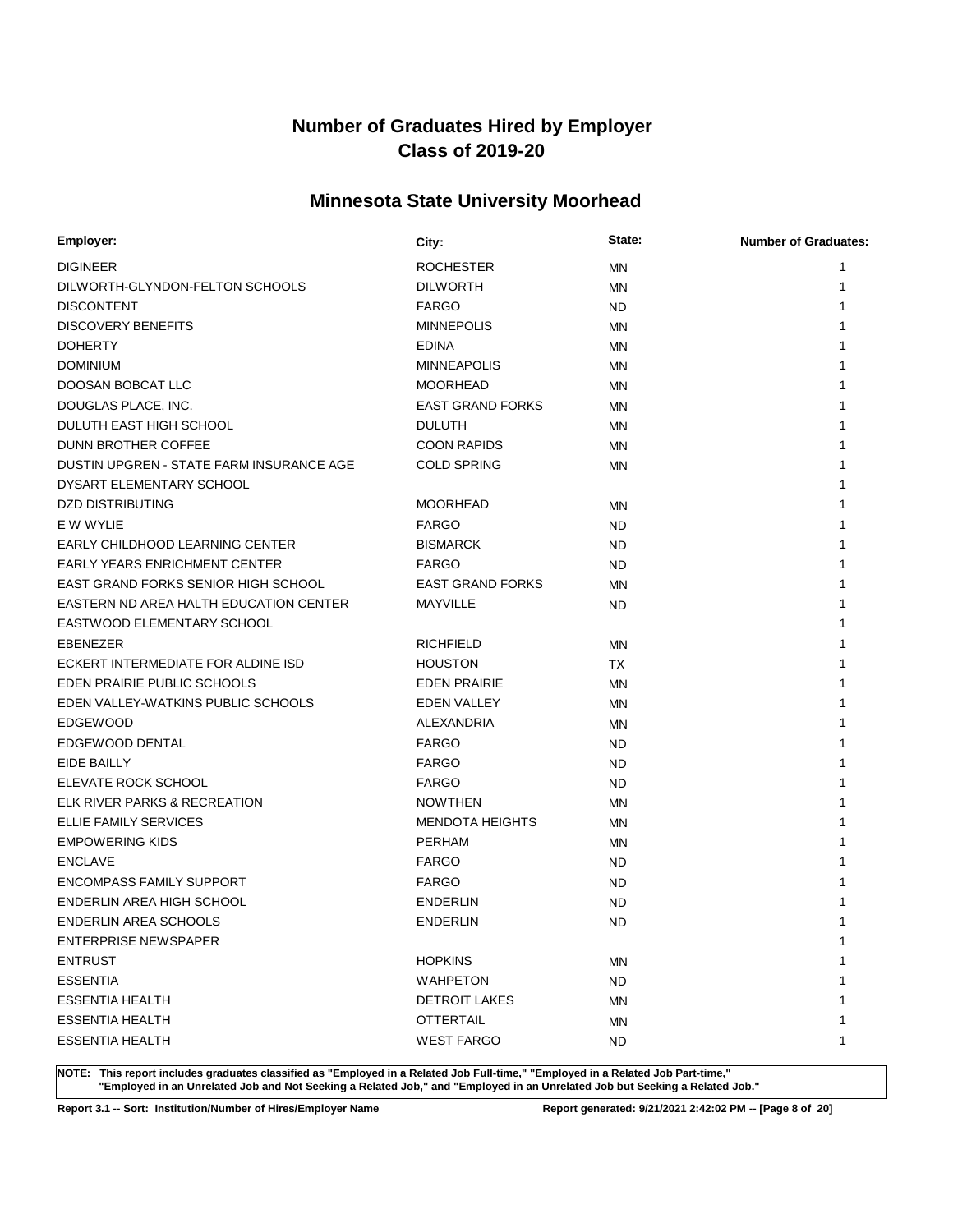## **Minnesota State University Moorhead**

| Employer:                                      | City:               | State:    | <b>Number of Graduates:</b> |
|------------------------------------------------|---------------------|-----------|-----------------------------|
| <b>FABRICATORS UNLIMITED</b>                   | <b>FARGO</b>        | <b>ND</b> | 1                           |
| <b>FAIRMONT PUBLIC SCHOOLS</b>                 | <b>FAIRMONT</b>     | <b>ND</b> | 1                           |
| <b>FAIRVIEW HEALTH SERVICES</b>                | MAPLE GROVE         | MN        |                             |
| <b>FAIRVIEW HEALTH SERVICES</b>                | <b>PRINCETON</b>    | MN        |                             |
| <b>FAIRVIEW HEALTH SERVICES</b>                | ST. PAUL            | MN        |                             |
| <b>FAIRVIEW HEALTH SERVICES</b>                | <b>WYOMING</b>      | MN        |                             |
| <b>FAMILY ACCESS HEALTHCARE</b>                | <b>FARGO</b>        | <b>ND</b> |                             |
| <b>FARGO FORCE</b>                             | <b>FARGO</b>        | <b>ND</b> |                             |
| <b>FARGO THEATRE</b>                           | <b>FARGO</b>        | <b>ND</b> |                             |
| FARIBAULT PUBLIC SCHOOLS                       | <b>FARIBAULT</b>    | MN        |                             |
| <b>FARMERS INSURANCE</b>                       | <b>WEST FARGO</b>   | <b>ND</b> |                             |
| <b>FARMILY WELLNESS</b>                        | <b>FARGO</b>        | <b>ND</b> |                             |
| FATOS CORP.                                    | GQANGMYEONG-SI      |           |                             |
| FEDERAL HIGHWAY ADMINISTRATION                 | <b>MOORHEAD</b>     | MN        |                             |
| FERGUS FALLS PUBLIC SCHOOLS                    | <b>FERGUS FALLS</b> | MМ        |                             |
| FERGUS FALLS PUBLIC SCHOOLS                    | <b>FERGUS FALLS</b> | MN        |                             |
| FERTILE-BELTRAMI SCHOOLS                       | <b>FERTILE</b>      | ΜN        |                             |
| FIRST AVENUE PROMO                             | <b>MOORHEAD</b>     | MN        |                             |
| <b>FIRSTLINK</b>                               | <b>FARGO</b>        | <b>ND</b> |                             |
| FISHER PUBLIC SCHOOL DISTRICT                  | <b>GRAND FORKS</b>  | <b>ND</b> |                             |
| <b>FLEET FARM</b>                              | <b>FARGO</b>        | <b>ND</b> |                             |
| FLUEGEL, ANDERSON, MCLAUGHLIN & BRUTLEG        | <b>MORRIS</b>       | MN        |                             |
| FOOD SERVICES OF AMERICA                       | <b>FARGO</b>        | <b>ND</b> |                             |
| <b>FORCE AMERICA</b>                           | <b>MINNEAPOLIS</b>  | MN        |                             |
| <b>FOREST LAKE SCHOOL</b>                      | <b>FOREST LAKE</b>  | MN        |                             |
| FORT RANSOM PUBLIC SCHOOLS                     | <b>FORT RANSON</b>  | ND.       |                             |
| <b>FRESHWATER EDUCATION DISTRICT</b>           | ST. CLOUD           | MN        |                             |
| <b>GATE CITY BANKS</b>                         | <b>SAUK RAPIDS</b>  | MN        |                             |
| <b>GLENBURN ELEMENTARY SCHOOL</b>              | <b>GLENBURN</b>     | ME        |                             |
| <b>GOOD SAMARITAN BETHANY</b>                  | <b>BRAINERD</b>     | MN        |                             |
| <b>GRAFTON ELEMENTARY SCHOOL</b>               | <b>GRAFTON</b>      | <b>ND</b> |                             |
| <b>GRAND RAPIDS AND BIGFORK PUBLIC SCHOOLS</b> | <b>GRAND RAPIDS</b> | MN        |                             |
| <b>GRANITE CITY</b>                            | <b>FARGO</b>        | <b>ND</b> |                             |
| HALLMARK UNIVERSITY                            | <b>MINNEAPOLIS</b>  | ΜN        | 1                           |
| <b>HARMON ENTERTAINMENT</b>                    | <b>FARGO</b>        | ND.       | 1                           |
| HAWLEY ELEMENTARY SCHOOL                       | HAWLEY              | ΜN        | 1                           |
| <b>HAWLEY HIGH SCHOOL</b>                      | HAWLEY              | ΜN        |                             |
| <b>HEART OF THE LAKES ELEMENTARY</b>           | <b>PERHAM</b>       | ΜN        | 1                           |
| <b>HEARTLAND ORTHOPEDIC SPECIALISTS</b>        | <b>ASHBY</b>        | ΜN        | 1                           |
| HENNEPIN COUNTY MEDICAL CENTER                 |                     | ΜN        | 1                           |

**NOTE: This report includes graduates classified as "Employed in a Related Job Full-time," "Employed in a Related Job Part-time," "Employed in an Unrelated Job and Not Seeking a Related Job," and "Employed in an Unrelated Job but Seeking a Related Job."**

**Report 3.1 -- Sort: Institution/Number of Hires/Employer Name Report generated: 9/21/2021 2:42:02 PM -- [Page 9 of 20]**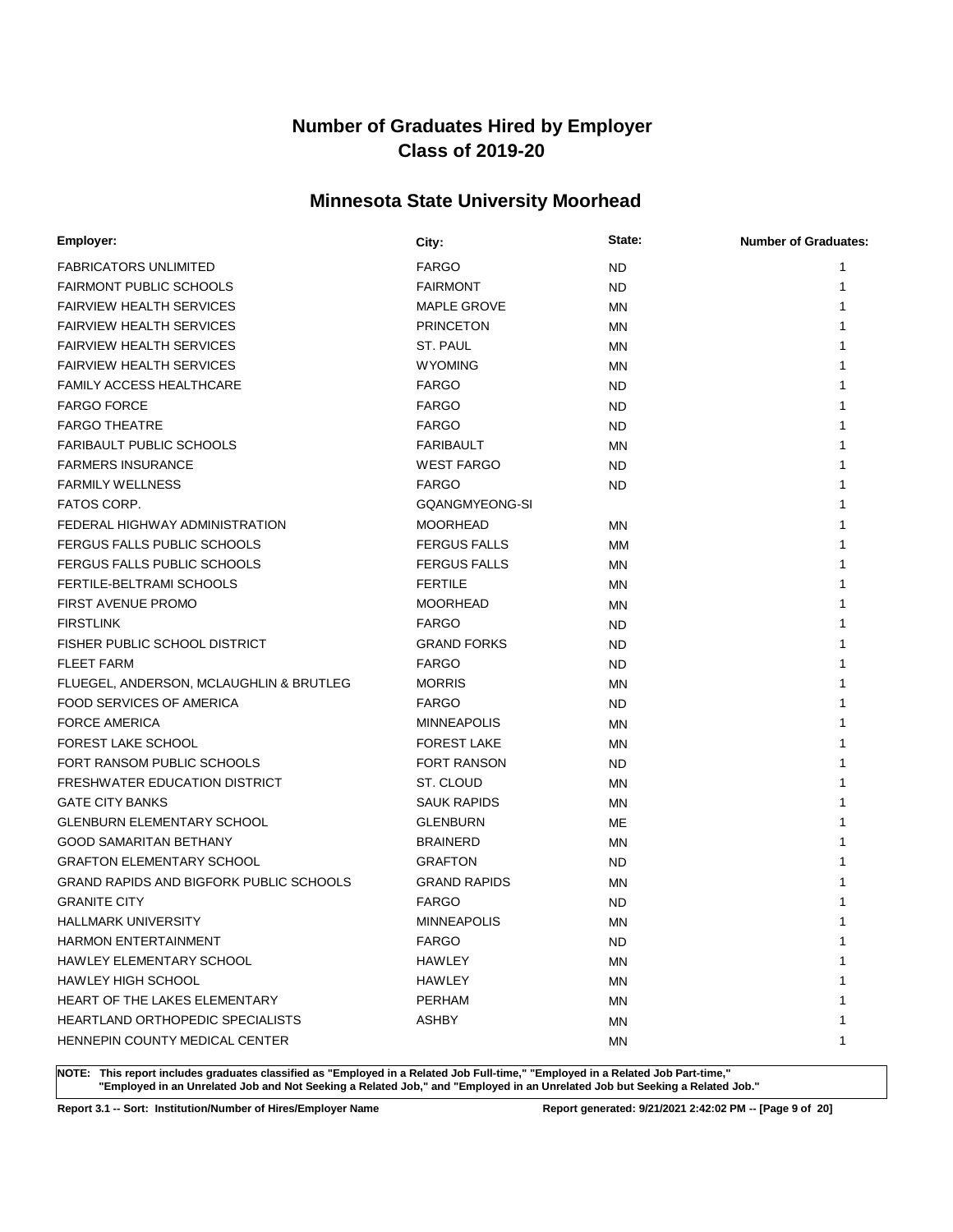## **Minnesota State University Moorhead**

| Employer:                                 | City:               | State:    | <b>Number of Graduates:</b> |
|-------------------------------------------|---------------------|-----------|-----------------------------|
| <b>HENNEPIN HEALTHCARE</b>                | <b>MINNEAPOLIS</b>  | MN        | 1                           |
| <b>HIAWATHA VALLEY EDUCATION DISTRICT</b> | CALEDONIA           | ΜN        | 1                           |
| HIBU                                      | <b>FARGO</b>        | <b>ND</b> | 1                           |
| <b>HICKMAN MILLS C-1 SCHOOL DISTRICT</b>  | <b>KANSAS CITY</b>  | MO        | 1                           |
| <b>HILTON GARDEN INN</b>                  | <b>FARGO</b>        | <b>ND</b> | 1                           |
| <b>HOLY FAMILY SCHOOL</b>                 | <b>SAUK CENTRE</b>  | MN        | 1                           |
| <b>HOLY REDEEMER SCHOOL</b>               | <b>MARSHALL</b>     | MN        | 1                           |
| <b>HOME INSTEAD</b>                       | <b>FARGO</b>        | <b>ND</b> | 1                           |
| HOME INSTEAD SENIOR CARE                  | <b>FARGO</b>        | <b>ND</b> | 1                           |
| <b>HOMEWOOD SUITES BY HILTON</b>          | <b>FARGO</b>        | <b>ND</b> | 1                           |
| HOPE LUTHERAN CHURCH DAYCARE              | <b>FARGO</b>        | <b>ND</b> |                             |
| <b>HORACE HIGH SCHOOL</b>                 | <b>HORACE</b>       | <b>ND</b> | 1                           |
| <b>HORIZON CARE</b>                       | <b>APPLE VALLEY</b> | MN        | 1                           |
| HORIZON DEVELOP BUILD MANAGE              | <b>MINNEAPOLIS</b>  | <b>MN</b> | 1                           |
| HORIZON MIDDLE SCHOOL                     | <b>MOORHEAD</b>     | MN        |                             |
| HORNBACHER'S                              | <b>MOORHEAD</b>     | MN        | 1                           |
| <b>HOUSTON ENGINEERING, INC</b>           | <b>FARGO</b>        | <b>ND</b> | 1                           |
| <b>HUMAN LEADERSHIP RESOURCES LTD</b>     |                     |           |                             |
| <b>ICS</b>                                |                     |           | 1                           |
| ICS                                       | <b>PARK RAPIDS</b>  | ΜN        | 1                           |
| <b>IKEA</b>                               | <b>MALMO</b>        |           | 1                           |
| <b>IKOTA</b>                              | <b>DENVER</b>       | CO        | 1                           |
| IMMIGRANT DEVELOPMENT CENTER              | <b>MOORHEAD</b>     | MN        | 1                           |
| IN SITU ARCHAEOLOGICAL CONSULTING         | <b>EDEN PRAIRIE</b> | ΜN        | 1                           |
| INFINITY FIELDS BASEBALL PARK             | <b>WAUKESHA</b>     | WI        | 1                           |
| <b>IN-HOUSE ADVERTSING</b>                | <b>FARGO</b>        | <b>ND</b> | 1                           |
| <b>INSPIRATION POINT CHRISTIAN CAMP</b>   | <b>GRAND FORKS</b>  | <b>ND</b> | 1                           |
| INTERNATIONAL MARKETING SYSTEM            | <b>FARGO</b>        | <b>ND</b> | 1                           |
| INTERN-COUNTY NURSING SERVICE             |                     | MN        | 1                           |
| <b>INTERSTATES</b>                        |                     |           | 1                           |
| INTERSTATES ELECTRICAL                    |                     |           |                             |
| ISD #748                                  | <b>SARTELL</b>      | ΜN        | 1                           |
| ISD #91 BARNUM PUBLIC SCHOOL              | <b>BARNUM</b>       | <b>MN</b> | 1                           |
| <b>ISD 191</b>                            | <b>BURNSVILLE</b>   | <b>MN</b> | 1                           |
| <b>ISD 544</b>                            | <b>FERGUS FALLS</b> | MN        | 1                           |
| <b>ISD 709</b>                            | <b>DULUTH</b>       | <b>MN</b> | 1                           |
| <b>ISD709</b>                             | <b>DULUTH</b>       | MN        | 1                           |
| <b>ITASCA STATE PARK</b>                  | <b>ITASCA</b>       | MN        |                             |
| <b>J.A. HUGHES ELEMENTARY</b>             | RED LAKE FALLS      | ΜN        | 1                           |
| JACKED UP                                 | <b>FARGO</b>        | ND.       | 1                           |

**NOTE: This report includes graduates classified as "Employed in a Related Job Full-time," "Employed in a Related Job Part-time," "Employed in an Unrelated Job and Not Seeking a Related Job," and "Employed in an Unrelated Job but Seeking a Related Job."**

**Report 3.1 -- Sort: Institution/Number of Hires/Employer Name Report generated: 9/21/2021 2:42:02 PM -- [Page 10 of 20]**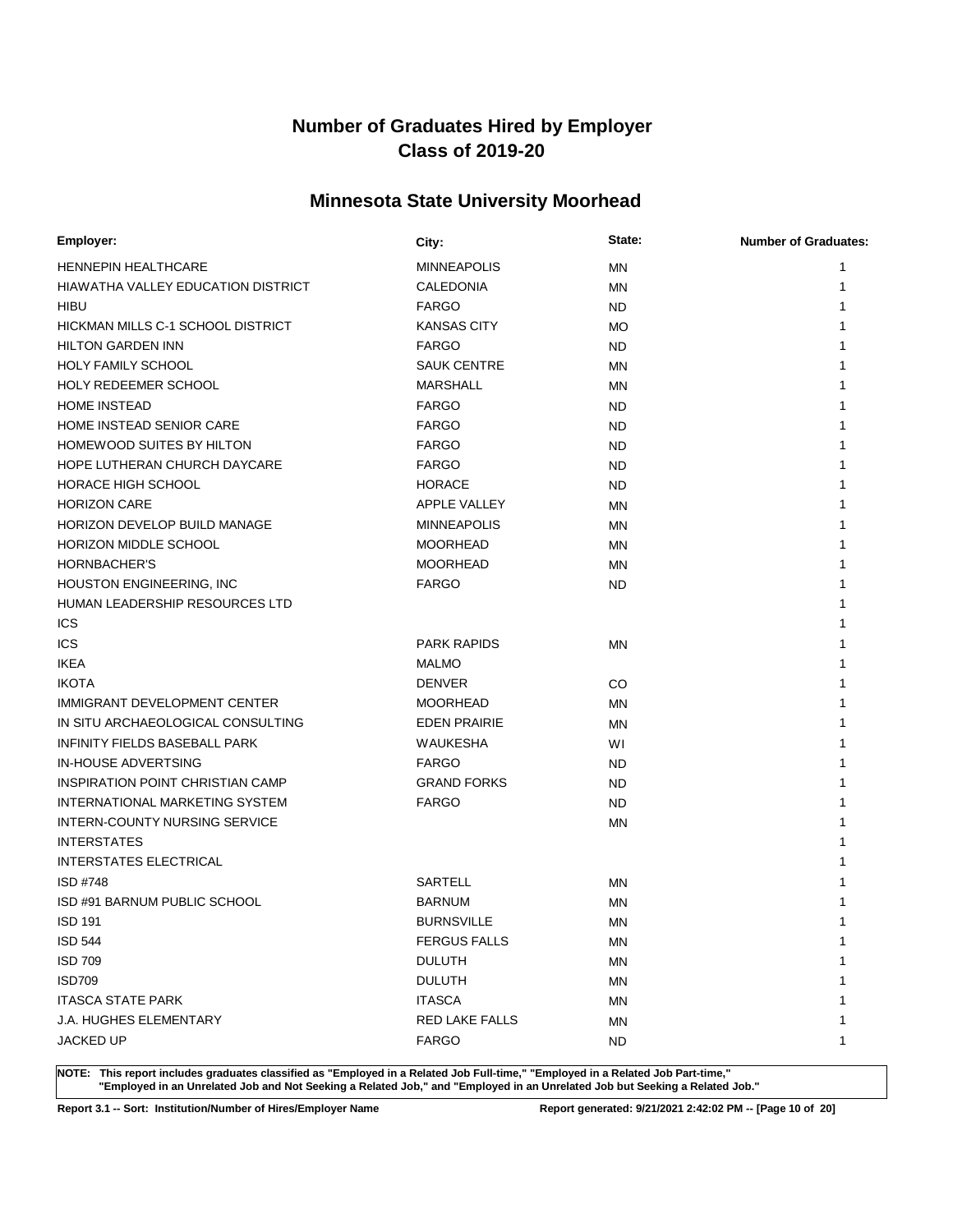## **Minnesota State University Moorhead**

| Employer:                                | City:               | State:    | <b>Number of Graduates:</b> |
|------------------------------------------|---------------------|-----------|-----------------------------|
| JEFFERSON ELEMENTARY SCHOOLS             | <b>FARGO</b>        | <b>ND</b> | 1                           |
| JLL                                      | <b>MINNEAPOLIS</b>  | <b>MN</b> | 1                           |
| JOHN DEERE ELECTRONICS                   | <b>FARGO</b>        | <b>ND</b> | 1                           |
| <b>JOHN DEERE FINANCIAL</b>              | <b>FARGO</b>        | <b>ND</b> |                             |
| <b>JOHNSON SCREENS</b>                   | <b>NEW BRIGHTON</b> | <b>MN</b> |                             |
| JOHNSON, MOTTINGER & GREENWOOD, PLLP     | <b>FARGO</b>        | ND        | 1                           |
| <b>JP2 CATHOLIC SCHOOLS</b>              | <b>FARGO</b>        | ND        | 1                           |
| <b>JPII CATHOLIC SCHOOLS</b>             | <b>FARGO</b>        | ND        |                             |
| <b>JRSEC</b>                             | <b>JAMESTOWN</b>    | ND.       |                             |
| <b>JUBILEE FOODS</b>                     | <b>MADISON</b>      | MN        |                             |
| <b>JUNIORS CENTER FOR CHILDREN</b>       | <b>FARGO</b>        | <b>ND</b> |                             |
| <b>JUST FOR KIX</b>                      | <b>CROSBY</b>       | MN        |                             |
| <b>JUVENILE COURT</b>                    | <b>FARGO</b>        | <b>ND</b> | 1                           |
| <b>KENNESAW STATE UNIVERSITY</b>         | MARIETTA            | GA        | 1                           |
| KENTWOOD PUBLIC SCHOOLS                  | <b>KENTWOOD</b>     | MI        |                             |
| KEVIN WALSH EXCAVATING                   | <b>ANTIOCH</b>      | IL.       |                             |
| KIDS QUEST                               | <b>MINNEAPOLIS</b>  | ΜN        |                             |
| KLEEN-TECH                               | <b>PLYMOUTH</b>     | MN        |                             |
| <b>KMS ELEMENTARY SCHOOL</b>             | <b>MURDOCK</b>      | ΜN        |                             |
| <b>KMS PUBLIC SCHOOLS</b>                |                     |           |                             |
| <b>KNUTE NELSON</b>                      |                     |           | 1                           |
| <b>KOVASH MARINE</b>                     | <b>MOORHEAD</b>     | ΜN        |                             |
| <b>KPMG</b>                              | <b>MINNEAPOLIS</b>  | ΜN        | 1                           |
| <b>KRENNER LAW</b>                       | ST. PAUL            | ΜN        |                             |
| <b>KVRR</b>                              | <b>FARGO</b>        | <b>ND</b> |                             |
| L IS B CORP.                             | <b>MOORHEAD</b>     | MN        |                             |
| LABBY'S GRILL AND BAR                    | <b>FARGO</b>        | <b>ND</b> |                             |
| LAKE PARK AUDUBON ELEMENTARY SCHOOL      | <b>LAKE PARK</b>    | MN        |                             |
| LAKE PARK AUDUBON HIGH SCHOOL            | <b>LAKE PARK</b>    | MN        | 1                           |
| LAKE PARK AUDUBON SCHOOL DISTRICT        | <b>AUDUBON</b>      | ΜN        |                             |
| LAKE PARK AUDUBON SCHOOL DISTRICT        | <b>LAKE PARK</b>    | ΜN        |                             |
| LAKE REGION HEALTHCARE                   | <b>FERGUS FALLS</b> | ΜN        |                             |
| LAKELAND MENTAL HEALTH CENTER            | <b>WEST FARGO</b>   | <b>ND</b> |                             |
| LAKES & PRAIRIES COMMUNITY ACTION PARTNE |                     | MN        | 1                           |
| LAKES COUNTRY SERVICES COOPERATIVE       |                     |           | 1                           |
| LAKEVILLE PUBLIC SCHOOLS                 | LAKEVILLE           | ΜN        | 1                           |
| <b>LAMB WESTON</b>                       | <b>MOORHEAD</b>     | <b>MN</b> | 1                           |
| LANESBORO PUBLIC SCHOOLS                 | LANESBORO           | ΜN        | 1                           |
| LARSON LATHAM HUETTL, LLP                | <b>MANDAN</b>       | ND.       | 1                           |
| LIFE DEVELOPMENT RESOURCES               |                     |           | 1                           |

**NOTE: This report includes graduates classified as "Employed in a Related Job Full-time," "Employed in a Related Job Part-time," "Employed in an Unrelated Job and Not Seeking a Related Job," and "Employed in an Unrelated Job but Seeking a Related Job."**

**Report 3.1 -- Sort: Institution/Number of Hires/Employer Name Report generated: 9/21/2021 2:42:02 PM -- [Page 11 of 20]**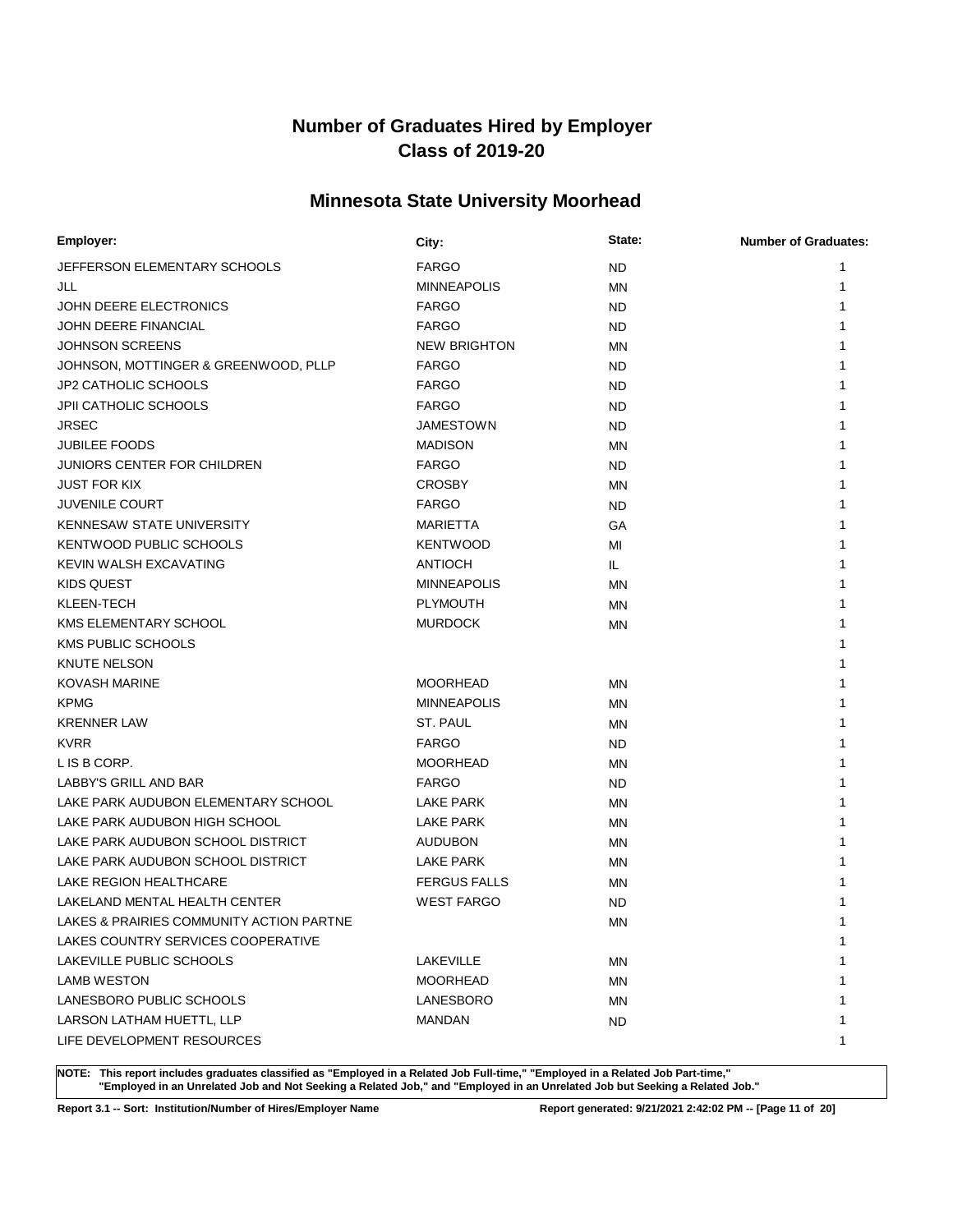## **Minnesota State University Moorhead**

| Employer:                               | City:                 | State:    | <b>Number of Graduates:</b> |
|-----------------------------------------|-----------------------|-----------|-----------------------------|
| LIL' BLOOMERS CHILDCARE                 | <b>FARGO</b>          | ND.       | 1                           |
| <b>LISBON PUBLIC SCHOOLS</b>            | <b>LISBON</b>         | <b>ND</b> | 1                           |
| LITTLE FALLS ISD                        | <b>AVON</b>           | ΜN        | 1                           |
| LOCKWOOD PHARMACY                       | ARLINGTON             | VA        |                             |
| LOFFLER COMPANIES                       | <b>FARGO</b>          | <b>ND</b> | 1                           |
| LONG BRIDGE BAR & GRILL                 | <b>DETROIT LAKES</b>  | ΜN        | 1                           |
| LUTHERAN SOCIAL SERVICES MN             | <b>STAPLES</b>        | ΜN        | 1                           |
| LUTHERAN SOCIAL SERVICES OF MN          |                       |           |                             |
| M HEALTH FAIRVIEW                       | <b>MINNEAPOLIS</b>    | <b>MN</b> |                             |
| MAGELSSEN ELEMENTARY SCHOOL             | <b>FOSSTON</b>        | ΜN        |                             |
| <b>MAHNOMEN PUBLIC SCHOOL</b>           | LAKE PARK             | ΜN        |                             |
| <b>MAHTOMEDI PUBLIC SCHOOLS</b>         | <b>MAHTOMEDI</b>      | ΜN        |                             |
| MANHATTAN ELEMENTARY SCHOOL             | MANHATTAN             | МT        | 1                           |
| <b>MANKATO AREA PUBLIC SCHOOLS</b>      | <b>MANKATO</b>        | ΜN        | 1                           |
| <b>MANKATO WEST HIGH SCHOOL</b>         | <b>MANKATO</b>        | ΜN        | 1                           |
| <b>MAPLE GROVE HOSPITAL</b>             | <b>MAPLE GROVE</b>    | ΜN        |                             |
| MAPLE LAWN SENIOR CARE SERVICE          | <b>FULDA</b>          | MN        |                             |
| <b>MAPLETON ELEMENTARY</b>              | <b>MAPLETON</b>       | ND        |                             |
| <b>MAPLETON SCHOOLS</b>                 | <b>MAPLETON</b>       | ND        |                             |
| <b>MARCUS THEATER</b>                   | <b>DULUTH</b>         | ΜN        |                             |
| <b>MARKS</b>                            | <b>HOPKINS</b>        | ΜN        |                             |
| <b>MARSFIELD CLINIC</b>                 | <b>MINOCQUA</b>       | WI        | 1                           |
| MARSHALL PUBLIC SCHOOLS                 | <b>MARSHALL</b>       | ΜN        | 1                           |
| MARSHALL SCHOOL DISTRICT                | <b>MARSHALL</b>       | ΜN        |                             |
| <b>MARVIN</b>                           | <b>FARGO</b>          | ND        |                             |
| <b>MARVIN WINDOWS</b>                   | <b>FARGO</b>          | ND.       |                             |
| MATANUSKA-SUSITNA BOROUGH SCHOOL DISTRI | WASILLA               | AK        |                             |
| <b>MAURICES</b>                         | <b>MEDFORD</b>        | ΜN        |                             |
| <b>MAX'S ON THE GREEN</b>               | <b>NEW LONDON</b>     | ΜN        |                             |
| <b>MCDONALDS</b>                        | <b>MOORHEAD</b>       | ΜN        |                             |
| MCGREGOR PUBLIC SCHOOLS                 | <b>MCGREGOR</b>       | ΜN        |                             |
| MCGREGOR SCHOOL DISTRICT                | <b>MCGREGOR</b>       | ΜN        |                             |
| MCINTOSH SENIOR LIVING                  | <b>FARGO</b>          | ND        |                             |
| <b>MENAGHA SCHOOL DISTRICT</b>          | <b>MENAGHA</b>        | <b>MN</b> | 1                           |
| MENAHGA PUBLIC SCHOOLS                  | <b>NEW YORK MILLS</b> | ΜN        | 1                           |
| MICRO NANO TECHNOLOGY EDUCATION CENTER  | PASADENA              | CA        | 1                           |
| <b>MIDCONTINENT</b>                     |                       |           |                             |
| <b>MIDCONTNENT</b>                      | <b>FARGO</b>          | ND        |                             |
| MIDWEST NEST MAGAZINE                   | <b>FARGO</b>          | ND.       | 1                           |
| <b>MILLER INSULATION</b>                | FARGO                 | ND.       | 1                           |

**NOTE: This report includes graduates classified as "Employed in a Related Job Full-time," "Employed in a Related Job Part-time," "Employed in an Unrelated Job and Not Seeking a Related Job," and "Employed in an Unrelated Job but Seeking a Related Job."**

**Report 3.1 -- Sort: Institution/Number of Hires/Employer Name Report generated: 9/21/2021 2:42:02 PM -- [Page 12 of 20]**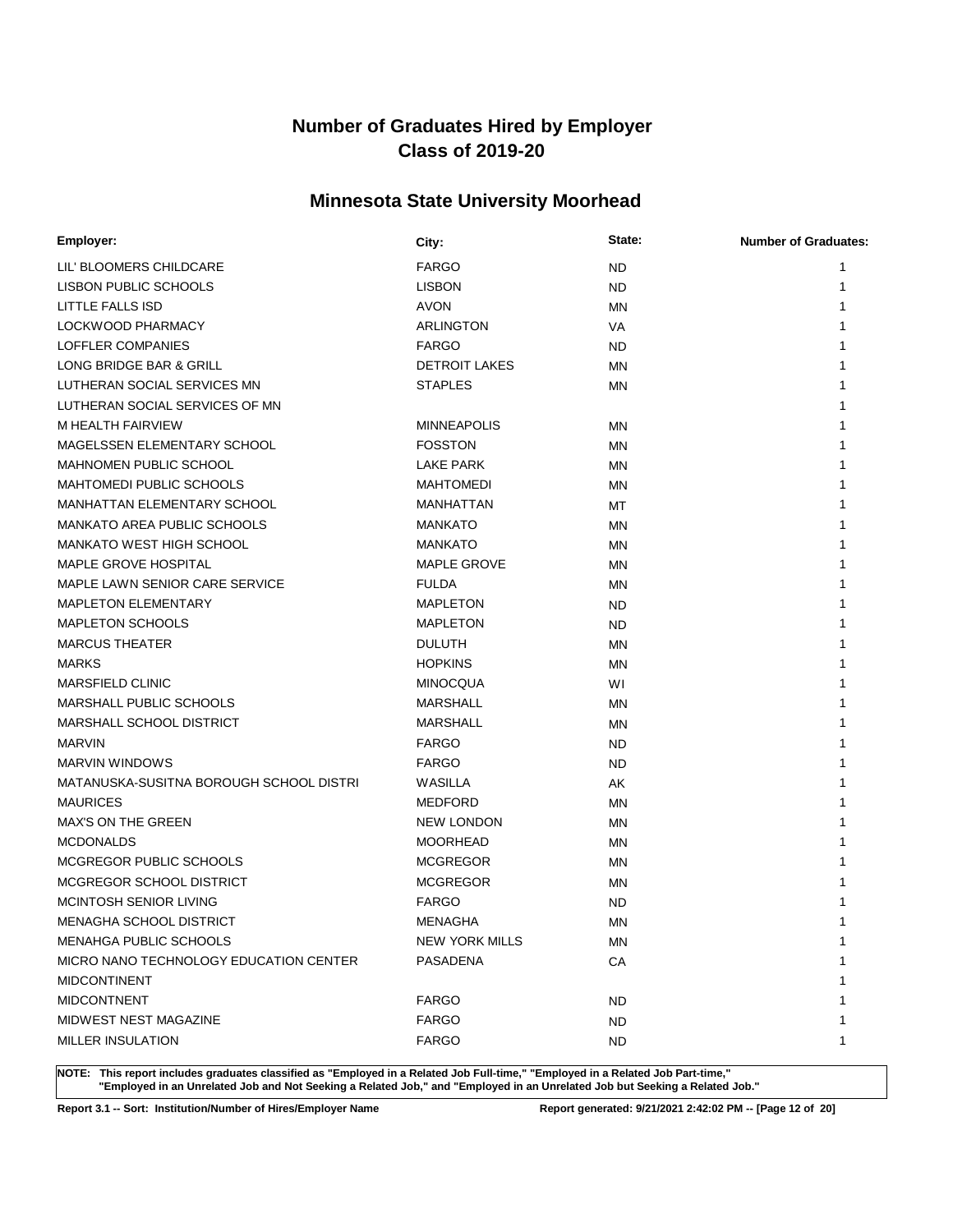## **Minnesota State University Moorhead**

| Employer:                                 | City:                  | State:    | <b>Number of Graduates:</b> |
|-------------------------------------------|------------------------|-----------|-----------------------------|
| MILLER INSULATIONS CO., INC               | <b>FARGO</b>           | <b>ND</b> | 1                           |
| MILNOR PUBLIC SCHOOLS                     | <b>MILNOR</b>          | <b>ND</b> |                             |
| MINN-DAK FARMERS COOPERATIVE              | <b>WAHPETON</b>        | <b>ND</b> |                             |
| MINNEOTA PUBLIC SCHOOLS                   | <b>LAKE BENTON</b>     | <b>MN</b> |                             |
| MINNESOTA DEPARTMENT OF CORRECTIONS       | <b>SAINT CLOUD</b>     | <b>MN</b> |                             |
| MINNESOTA ENERGY RESOURCES                | <b>MOORHEAD</b>        | ΜN        |                             |
| MINNESOTA ONCOLOGY                        | <b>LONSDALE</b>        | ΜN        |                             |
| MINNESOTA STATE COMMUNITY & TECHNICAL CO  | <b>FERGUS FALLS</b>    | ΜN        |                             |
| MINNESOTA STATE COMMUNITY & TECHNICAL CO. | <b>MOORHEAD</b>        | <b>MN</b> |                             |
| MINNESOTA VETERANS HOME                   | <b>FERGUS FALLS</b>    | ΜN        |                             |
| MINNEWAUKAN PUBLIC SCHHOOL                | <b>MINNEWAUKAN</b>     | <b>ND</b> |                             |
| <b>MINNWEST BANK</b>                      | <b>MARVIN</b>          | <b>SD</b> |                             |
| MINOT PUBLIC SCHOOLS                      | <b>MINOT</b>           | <b>ND</b> |                             |
| <b>MISSIONARY</b>                         | <b>EDINBURGH</b>       |           |                             |
| MISSISSIPPI ELEMENTARY                    | <b>ELK RIVER</b>       | ΜN        |                             |
| MODERN MONTESSORI CHARTER SCHOOL          | <b>CHAMPLIN</b>        | <b>MN</b> |                             |
| <b>MONONA PLUMBING</b>                    | <b>MADISON</b>         | WI        |                             |
| MOORHEAD PUBL. SCHOOLS, DIST 152          | <b>MOORHEAD</b>        | <b>MN</b> |                             |
| MORRIS AREA SCHOOL DISTRICT               | <b>MORRIS</b>          | <b>MN</b> |                             |
| MOUNTAIN TOP TAP ROOM                     | <b>FLAGSTAFF</b>       | AZ        |                             |
| <b>MSPC</b>                               |                        |           |                             |
| ND AUTISM CENTER                          | <b>FARGO</b>           | ND        |                             |
| ND CENTER FOR DISTANCE EDUCATION          | <b>FARGO</b>           | ND.       |                             |
| ND DEPARTMENT OF HUMAN SERVICES           | <b>FARGO</b>           | <b>ND</b> |                             |
| <b>NDNG</b>                               | <b>FARGO</b>           | ND        |                             |
| NETWORK CENTER, INC.                      | <b>FARGO</b>           | ND.       |                             |
| NEW PRAGUE AREA SCHOOLS                   | <b>NEW PRAGUE</b>      | <b>MN</b> |                             |
| NEW ULM HIGH SCHOOL                       | <b>NEW ULM</b>         | MN        |                             |
| NEW ULM SCHOOLS                           | <b>NEW ULM</b>         | <b>MN</b> |                             |
| NEW YORK CITY PIZZA                       | <b>CHARLESTON</b>      | SC        |                             |
| NEW YORK MILLS ELEMENTARY SCHOOLS         | <b>NEW YORKS MILLS</b> | ΜN        |                             |
| NEW YORK MILLS ISD 553                    | NEW YORK MILLS         | ΜN        |                             |
| NEW YORK MILLS PUBLIC SCHOOL DISTRICT     | <b>NEW YORK MILLS</b>  | ΜN        |                             |
| NEW YORK MILLS PUBLIC SCHOOLS             | <b>NEW YORK MILLS</b>  | ΜN        | 1                           |
| NEW YORK MILLS SCHOOL DISTRICT            | <b>NEW YORK MILLS</b>  | ΜN        | 1                           |
| <b>NEWS MONITOR</b>                       |                        | ND.       | ำ                           |
| <b>NEXUS FAMILY HEALING</b>               | <b>FARGO</b>           | ND        |                             |
| <b>NISC</b>                               | <b>BISMARCK</b>        | ND        |                             |
| NOBULL SMOKEHOUSE                         | <b>FARGO</b>           | ND        | 1                           |
| NORMAN COUNTY EAST SCHOOL                 |                        |           | 1                           |

**NOTE: This report includes graduates classified as "Employed in a Related Job Full-time," "Employed in a Related Job Part-time," "Employed in an Unrelated Job and Not Seeking a Related Job," and "Employed in an Unrelated Job but Seeking a Related Job."**

**Report 3.1 -- Sort: Institution/Number of Hires/Employer Name Report generated: 9/21/2021 2:42:03 PM -- [Page 13 of 20]**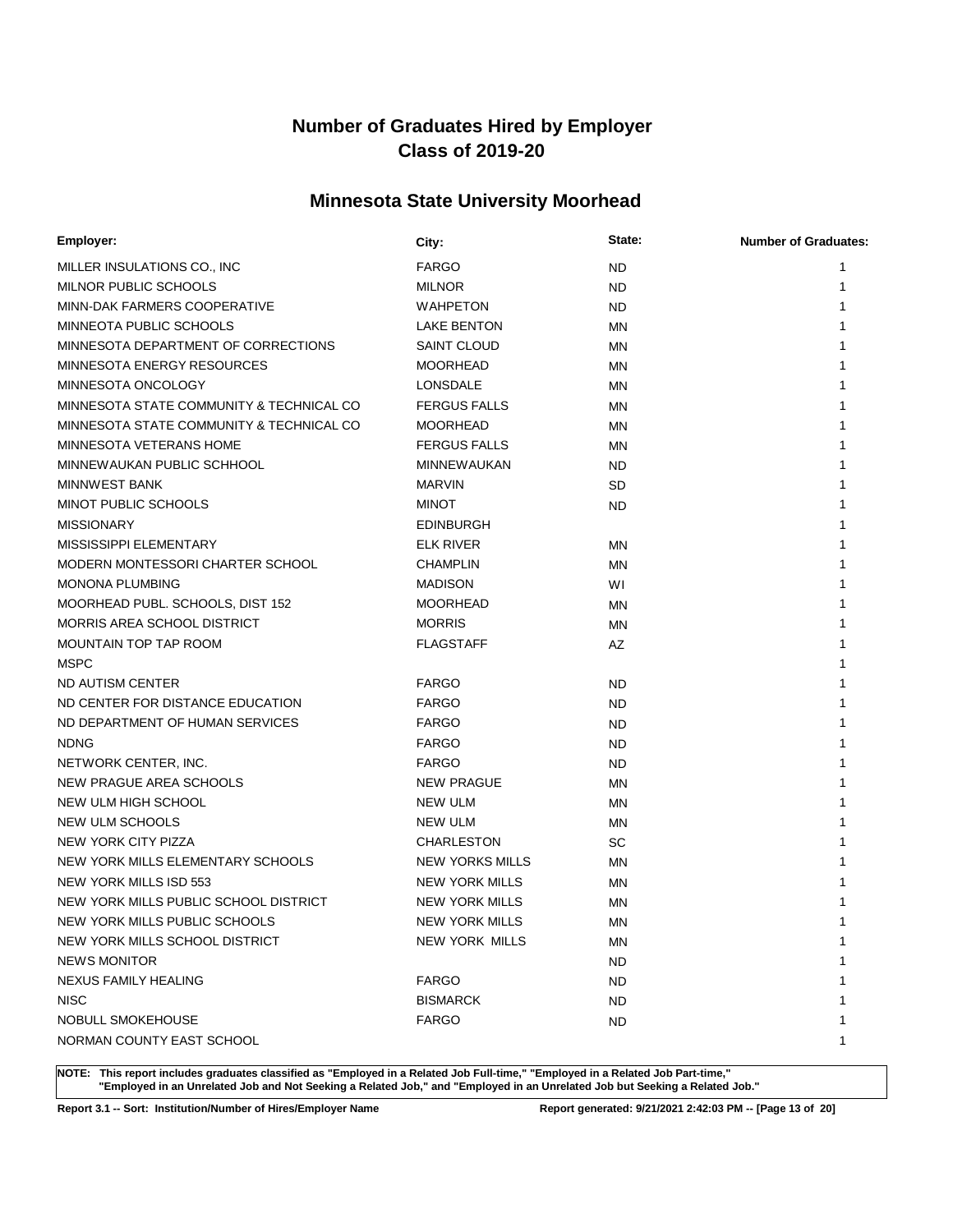## **Minnesota State University Moorhead**

| <b>Employer:</b>                      | City:              | State:    | <b>Number of Graduates:</b> |
|---------------------------------------|--------------------|-----------|-----------------------------|
| NORMAN COUNTY EAST SCHOOL DISTRICT    |                    |           | 1                           |
| NOR-SON CONSTRUCTION                  | BAXTER             | <b>MN</b> | 1                           |
| NORTH DAKOTA CORN GROWERS ASSOCIATION | <b>FARGO</b>       | <b>ND</b> | 1                           |
| NORTH DAKOTA WOMEN'S BUSINESS CENTER  | <b>BISMARCK</b>    | <b>ND</b> | 1                           |
| NORTH SARGENT 3 SCHOOL DISTRICT       | <b>GWINNER</b>     | <b>ND</b> | 1                           |
| NORTH SARGENT SCHOOLS                 |                    | <b>ND</b> | 1                           |
| NORTHEAST RANGE NIGHTHAWKS SCHOOL     | EMBARRASS          | <b>MN</b> |                             |
| NORTHERN CASS SCHOOL                  |                    | <b>ND</b> | 1                           |
| NORTHERN CASS SCHOOL DISTRICT         | <b>FARGO</b>       | <b>ND</b> | 1                           |
| NORTHERN CROPS INSTITUTE              | <b>FARGO</b>       | <b>ND</b> |                             |
| NORTHLAND COMMUNITY SCHOOLS           | REMER              | <b>MN</b> |                             |
| NORWALK CHRISTIAN ACADEMY             | <b>NORWALK</b>     | IA        | 1                           |
| NOTHING BUNDT CAKES                   | <b>FARGO</b>       | <b>ND</b> | 1                           |
| NRHEG HIGH SCHOOL                     | <b>MANKATO</b>     | <b>MN</b> | 1                           |
| OAKDALE SCHOOL DISTRICT               | OAKDALE            | ΜN        | 1                           |
| OAKLAND PARK COMMUNITIES              | <b>GRAND FORKS</b> | <b>ND</b> | 1                           |
| OBERMILLER NELSON ENGINEERING         | <b>FARGO</b>       | ND.       | 1                           |
| <b>O'DAY EQUIPMENT</b>                | <b>FARGO</b>       | ND        | 1                           |
| OFF THE WALL ADVERTISING              | <b>WEST FARGO</b>  | <b>ND</b> | 1                           |
| <b>OGEMA ELEMENTARY</b>               |                    |           | 1                           |
| OMAHA PUBLIC SCHOOLS                  | OMAHA              | <b>NE</b> | 1                           |
| ONE REP CONSTRUCTION                  | <b>MOORHEAD</b>    | <b>MN</b> | 1                           |
| <b>ONEMAIN FINANCIAL</b>              | <b>PRIOR LAKE</b>  | <b>MN</b> |                             |
| ORTONVILLE PUBLIC SCHOOL              | <b>ORTONVILLE</b>  | MN        | 1                           |
| <b>OSAKIS SCHOOL DISTRICT</b>         | OSAKIS             | MN        | 1                           |
| OTTER LAKE ELEMENTARY                 | WHITE BEAR LAKE    | ΜN        |                             |
| OTTER TAIL COUNTY                     | <b>OTTER TAIL</b>  | MN        | 1                           |
| OUR HOUSE SENIOR LIVING               | <b>OSCEOLA</b>     | WI        | 1                           |
| PAPA JOHN'S                           | <b>FARGO</b>       | ND        | 1                           |
| PAYNESVILLE AREA SCHOOLS              | <b>PAYNESVILLE</b> | MN        | 1                           |
| PAYTON MARIA MEDIA                    | <b>BURBANK</b>     | CA        | 1                           |
| PEDIATRIC HOME SERVICE                | <b>ROSEVILLE</b>   | ΜN        | 1                           |
| PEDIATRIC HOME SERVICES               | <b>SAINT PAUL</b>  | <b>MN</b> |                             |
| PELICAN RAPIDS PUBLIC SCHOOL          | PELICAN RAPIDS     | ΜN        |                             |
| PELICAN RAPIDS PUBLIC SCHOOLS         | PELICAN RAPIDS     | ΜN        | 1                           |
| PELICAN RAPIDS SCHOOLS                | PELICAN RAPIDS     | ΜN        | 1                           |
| PEQUOT LAKES SCHOOL DISTRICT 186      | PEQUOT LAKES       | <b>MN</b> | 1                           |
| PERHAM DENT PUBLIC SCHOOLS            | <b>PERHAM</b>      | MN        | 1                           |
| PERHAM PUBLIC SCHOOL DISTRICT         | <b>PERHAM</b>      | MN        | 1                           |
| PERHAM-DENT PUBLIC SCHOOLS            | <b>PERHAM</b>      | ΜN        | 1                           |

**NOTE: This report includes graduates classified as "Employed in a Related Job Full-time," "Employed in a Related Job Part-time," "Employed in an Unrelated Job and Not Seeking a Related Job," and "Employed in an Unrelated Job but Seeking a Related Job."**

**Report 3.1 -- Sort: Institution/Number of Hires/Employer Name Report generated: 9/21/2021 2:42:03 PM -- [Page 14 of 20]**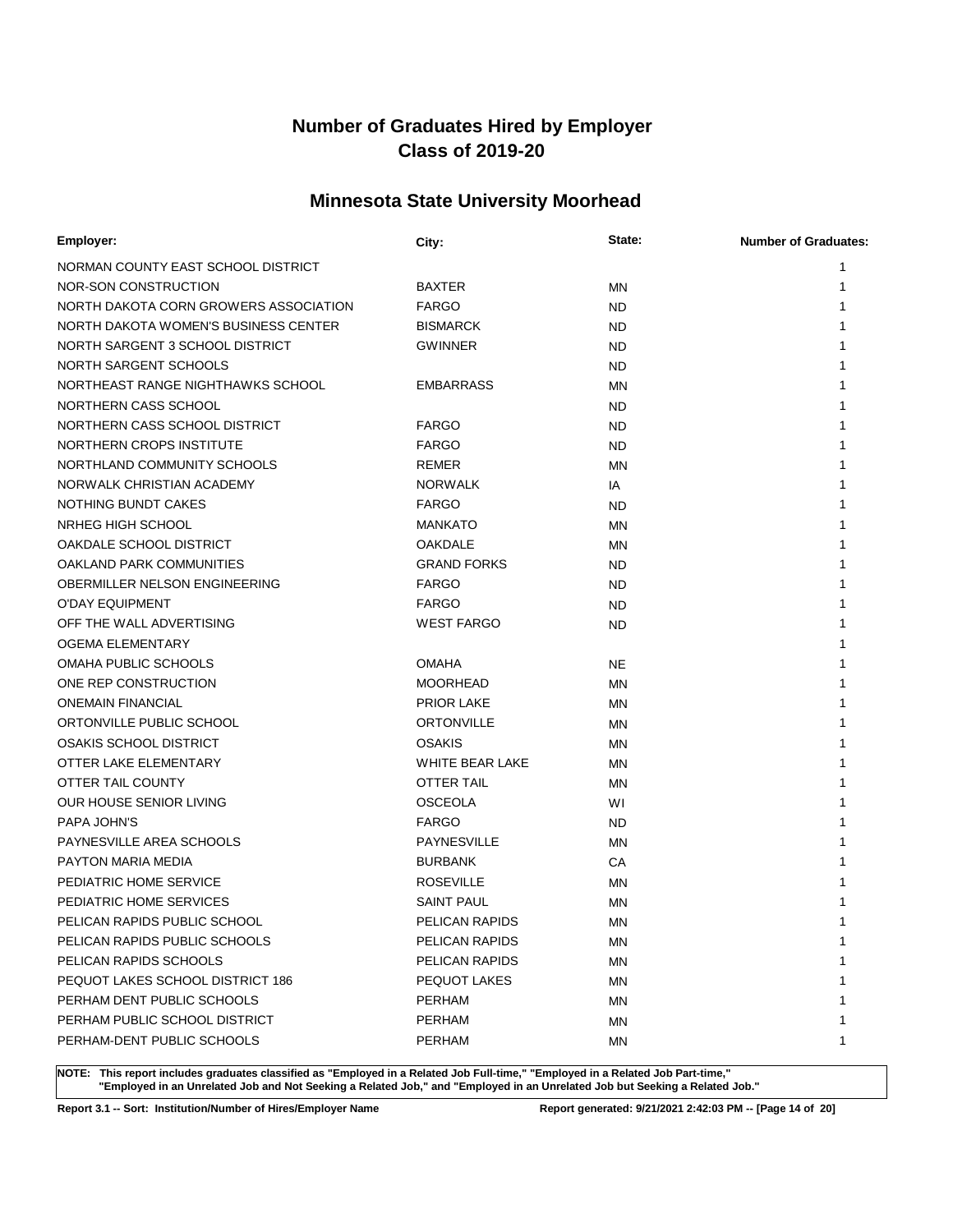## **Minnesota State University Moorhead**

| Employer:                               | City:                      | State:    | <b>Number of Graduates:</b> |
|-----------------------------------------|----------------------------|-----------|-----------------------------|
| PERU STATE COLLEGE                      | <b>AUBURN</b>              | <b>NE</b> | 1                           |
| PHILIA COFFEE COMMUNITY & WINE BAR      | EL PASO                    | <b>TX</b> | 1                           |
| PIERCE COUNTY DEPARTMENT-HUMAN SERVICES | <b>ELLSWORTH</b>           | WI        | 1                           |
| PILLAGER ELEMENTARY                     |                            |           |                             |
| PINE RIVER-BACKUS SCHOOLS               | PINE RIVER                 | ΜN        |                             |
| <b>PLAINS ART MUSEUM</b>                | <b>MOORHEAD</b>            | ΜN        | 1                           |
| PLAINVIEW-ELGIN-MILLVILLE SCHOOLS       | <b>ELGIN</b>               | ΜN        | 1                           |
| <b>PLANET FITNESS</b>                   | <b>FARGO</b>               | ND.       | 1                           |
| <b>PLEISTOCENEUSA</b>                   | <b>WAHPETON</b>            | ND.       | 1                           |
| <b>POLARIS</b>                          | <b>WYOMING</b>             | ΜN        |                             |
| PORTKEY SEO SOLUTIONS                   | <b>MINNEAPOLIS</b>         | ΜN        |                             |
| PRAIRIE ST. JOHN'S                      | <b>MOORHEAD</b>            | ΜN        |                             |
| PROREHAB PHYSICAL THERAPY               | <b>FARGO</b>               | ND.       |                             |
| <b>PROTOLABS</b>                        | <b>BROOKLYN PARK</b>       | ΜN        | 1                           |
| <b>PURSUIT</b>                          | <b>MOORHEAD</b>            | ΜN        | 1                           |
| <b>QUALITY AUTO BODY</b>                | <b>FARGO</b>               | ND.       | 1                           |
| QUOTABLE KIDS PEDIATRIC CLINIC          | <b>GRAND FORKS</b>         | ND.       | 1                           |
| R&J BROADCASTING, INC.                  | <b>MOORHEAD</b>            | MN        | 1                           |
| <b>RAINY RIVER COMMUNITY COLLEGE</b>    | <b>INTERNATIONAL FALLS</b> | ΜN        | 1                           |
| RAPE AND ABUSE CRISIS CENTER            | <b>FARGO</b>               | ND.       | 1                           |
| <b>RAY PUBLIC SCHOOLS</b>               | RAY                        | ND.       | 1                           |
| RAZOR CONSULTING SOLUTIONS              | <b>FARGO</b>               | ND        | 1                           |
| <b>RDO EQUIPMENT</b>                    |                            |           | 1                           |
| <b>RDO EQUIPMENT</b>                    | <b>FARGO</b>               | ND.       | 1                           |
| RDO EQUIPMENT CO.                       | <b>FARGO</b>               | ND.       | 1                           |
| RED E, LLC                              | <b>FARGO</b>               | <b>ND</b> | 1                           |
| RED LAKE PUBLIC SCHOOL DIST             | <b>RED LAKE</b>            | ΜN        | 1                           |
| <b>RED RIVER COMMODITIES</b>            | <b>FARGO</b>               | ND.       | 1                           |
| RED RIVER HUMAN SERVICES FOUNDATION     | <b>FARGO</b>               | ND.       | 1                           |
| <b>REGIONS HOSPITAL</b>                 |                            |           | 1                           |
| <b>REICHERT LAW OFFICE</b>              | <b>GRAND FORKS</b>         | ND.       | 1                           |
| <b>REM NORTHSTAR FARGO</b>              | <b>FARGO</b>               | ND.       | 1                           |
| <b>REVSPRING</b>                        |                            |           | 1                           |
| <b>REWIND INC</b>                       | <b>PERHAM</b>              | ΜN        | 1                           |
| RICHLAND #44                            | RICHLAND                   | <b>ND</b> | 1                           |
| RICHLAND #44 PUBLIC SCHOOLS             | <b>COLFAX</b>              | ND.       | 1                           |
| RIDGEVIEW MEDICAL CENTER                | YOUNG AMERICA              | ΜN        | 1                           |
| RIPLEY TRANSPORTATION COMPANY, INC      | <b>LITCHFIELD</b>          | ΜN        | 1                           |
| RIVERLAND COMMUNITY COLLEGE             | <b>AUSTIN</b>              | <b>MN</b> | 1                           |
| ROSE INTERNATIONAL                      | <b>FARGO</b>               | ND.       | 1                           |

**NOTE: This report includes graduates classified as "Employed in a Related Job Full-time," "Employed in a Related Job Part-time," "Employed in an Unrelated Job and Not Seeking a Related Job," and "Employed in an Unrelated Job but Seeking a Related Job."**

**Report 3.1 -- Sort: Institution/Number of Hires/Employer Name Report generated: 9/21/2021 2:42:03 PM -- [Page 15 of 20]**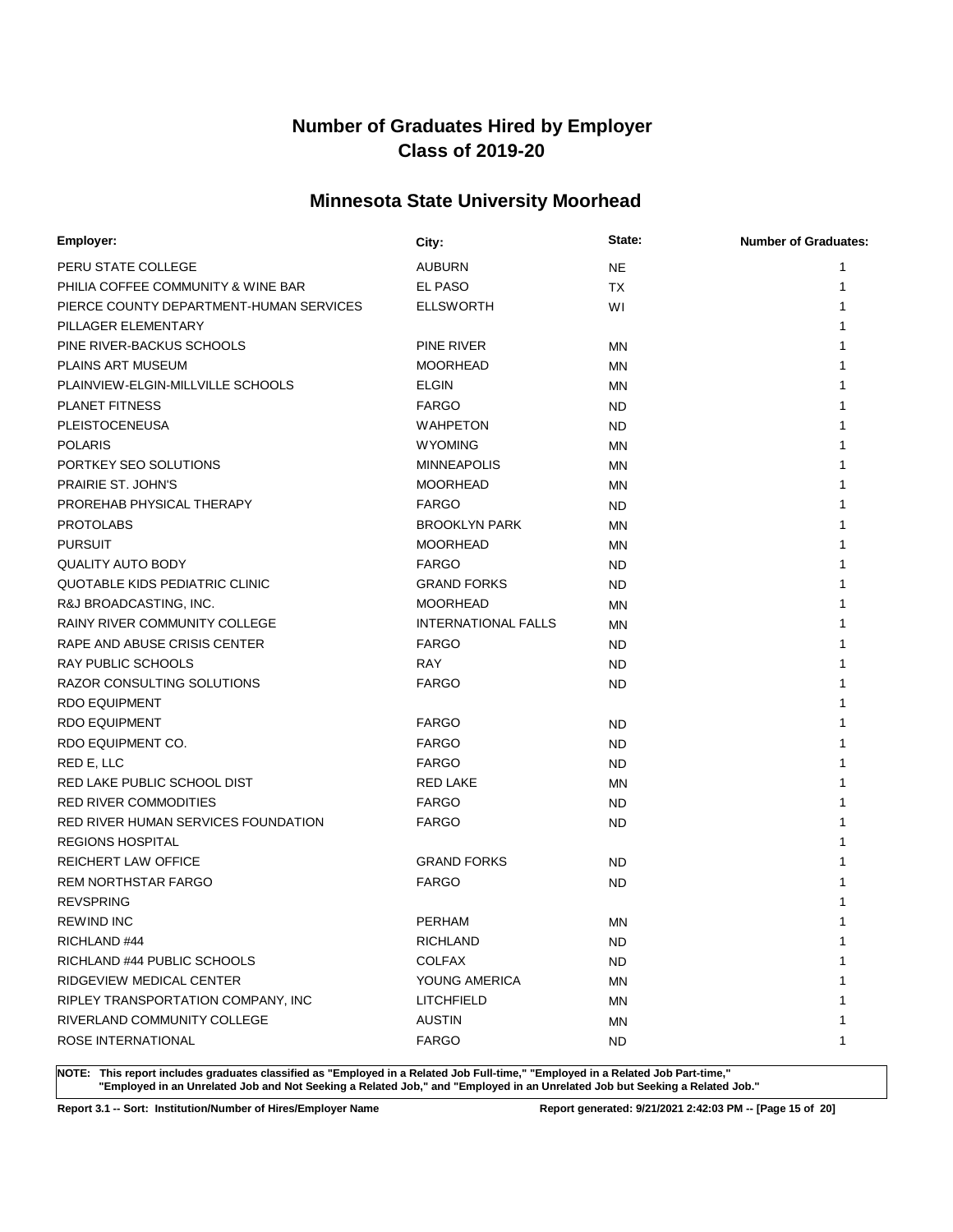## **Minnesota State University Moorhead**

| Employer:                                | City:                   | State:    | <b>Number of Graduates:</b> |
|------------------------------------------|-------------------------|-----------|-----------------------------|
| ROSEAU SCHOOLS                           | <b>ROSEAU</b>           | <b>MN</b> | 1                           |
| ROSSMAN ELEMENTARY SCHOOL                |                         |           | 1                           |
| ROSSMAN ELEMENTARY SCHOOL                | <b>DETROI LAKES</b>     | ΜN        | 1                           |
| ROTHSAY PUBLIC SCHOOLS                   | <b>ROTHSAY</b>          | ΜN        | 1                           |
| <b>RUNNINGS</b>                          | <b>FARGO</b>            | <b>ND</b> |                             |
| S & L COMPUTERS                          | <b>FARGO</b>            | <b>ND</b> | 1                           |
| SAINT JOSEPH SCHOOL                      | <b>PIERRE</b>           | <b>SD</b> | 1                           |
| SAINT JOSEPH'S HOSPITAL                  | ST. PAUL                | ΜN        | 1                           |
| <b>SANFORD HEALTH</b>                    | <b>CASTLE ROCK</b>      | CO        |                             |
| SANFORD HEALTH                           | <b>FERGUS FALLS</b>     | ΜN        |                             |
| SANFORD HEALTH                           | <b>MOORHEAD</b>         | ΜN        |                             |
| SAUK CENTRE PUBLIC SCHOOLS               | <b>SAUK CENTRE</b>      | ΜN        |                             |
| SAUK RAPIDS RICE SCHOOL DISTRICT         | <b>RICE</b>             | ΜN        | 1                           |
| <b>SCHEELS</b>                           | <b>MOORHEAD</b>         | ΜN        | 1                           |
| <b>SCHEELS</b>                           | <b>FARGO</b>            | ND        | 1                           |
| <b>SCHERLING PHOTOGRAPHY</b>             | <b>FARGO</b>            | ND        | 1                           |
| <b>SCHOOL DISTRICT OF MAPLE</b>          | <b>MAPLE</b>            | W١        | 1                           |
| SCHOOLCRAFT LEARNING COMMUNITY           | <b>BEMIDJI</b>          | ΜN        | 1                           |
| SEBEKA PUBLIC SCHOOL                     | <b>SEBEKA</b>           | ΜN        | 1                           |
| <b>SEGA</b>                              |                         |           | 1                           |
| <b>SELF EMPLOYED</b>                     | <b>FERGUS FALLS</b>     | ΜN        | 1                           |
| <b>SELF EMPLOYED</b>                     | <b>MINNEAPOLIS</b>      | MN        | 1                           |
| <b>SELF EMPLOYED</b>                     | ST. LOUIS               | МO        | 1                           |
| <b>SELF EMPLOYED</b>                     | <b>BISMARCK</b>         | ND        | 1                           |
| <b>SELF EMPLOYED</b>                     | <b>STIRUM</b>           | ND        | 1                           |
| SELF-EMPLOYED                            | <b>COLORADO SPRINGS</b> | CO.       | 1                           |
| <b>SELF-EMPLOYED</b>                     | <b>HALLOCK</b>          | ΜN        | 1                           |
| SELF-EMPLOYED                            | ST. PAUL                | ΜN        | 1                           |
| <b>SENDCAA</b>                           | <b>FARGO</b>            | <b>ND</b> | 1                           |
| SENDCAA HEAD START                       |                         |           | 1                           |
| SENDCAA HEAD START                       | <b>FARGO</b>            | <b>ND</b> |                             |
| SHAKOPEE PUBLIC SCHOOLS                  | <b>SHAKOPEE</b>         | <b>MN</b> |                             |
| SHARED SOLAR ADVISORS USA                | <b>FARGO</b>            | ND        | 1                           |
| SHEARER'S SNACKS                         | <b>FARGO</b>            | <b>ND</b> | 1                           |
| SHEFFIELD FINANCIAL, A DIVISION OF TRUIS | LAKE WORTH              | FL        | 1                           |
| SHEYENNE RIVER CROSSFIT                  | <b>FERGUS FALLS</b>     | <b>MN</b> | 1                           |
| <b>SHOLOM</b>                            | <b>MINNEAPOLIS</b>      | ΜN        | 1                           |
| SIOUX FALLS PUBLIC SCHOOLS               | <b>SIOUX FALLS</b>      | <b>SD</b> | 1                           |
| SLEEPY EYE PUBLIC SCHOOLS                | LITCHFIELD              | ΜN        | 1                           |
| <b>SOLUTIONS</b>                         | <b>FARGO</b>            | <b>ND</b> | 1                           |

**NOTE: This report includes graduates classified as "Employed in a Related Job Full-time," "Employed in a Related Job Part-time," "Employed in an Unrelated Job and Not Seeking a Related Job," and "Employed in an Unrelated Job but Seeking a Related Job."**

**Report 3.1 -- Sort: Institution/Number of Hires/Employer Name Report generated: 9/21/2021 2:42:03 PM -- [Page 16 of 20]**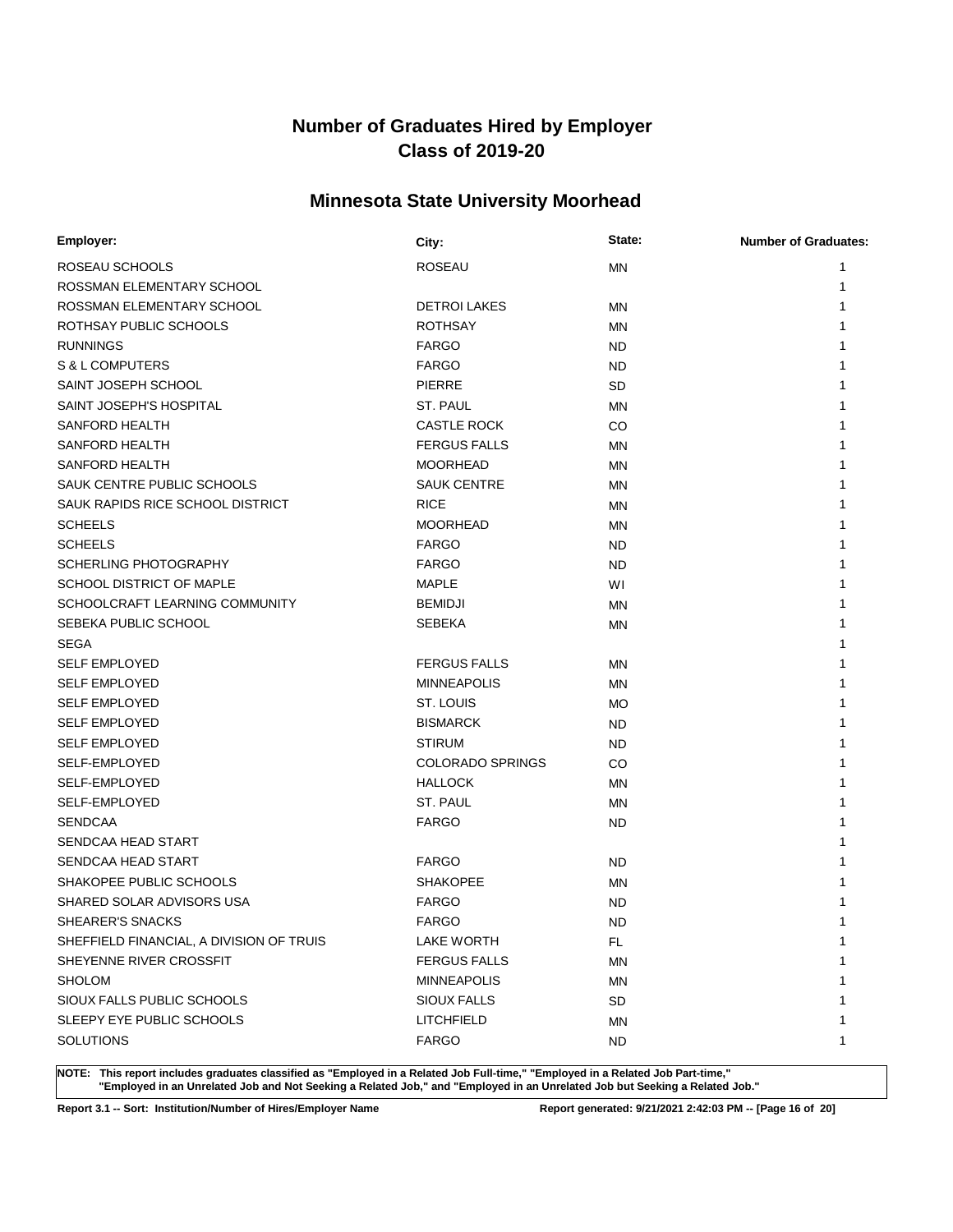## **Minnesota State University Moorhead**

| Employer:                                | City:                | State:    | <b>Number of Graduates:</b> |
|------------------------------------------|----------------------|-----------|-----------------------------|
| SOLUTIONS BEHAVIORAL HEALTHCAR           | <b>DETROIT LAKES</b> | ΜN        | 1                           |
| SOLUTIONS BEHAVIORAL HEALTHCARE          | <b>MOORHEAD</b>      | ΜN        | 1                           |
| SOLUTIONS BEHAVIORAL HEALTHCARE PRO      | <b>MOORHEAD</b>      | ΜN        | 1                           |
| SOLUTIONS BEHAVIORAL HEALTHCARE SYSTEM   | <b>FARGO</b>         | <b>ND</b> | 1                           |
| SOMBER SAGE                              | <b>FARGO</b>         | ND.       | 1                           |
| SOULVATION HEADBANDS                     | <b>DENVER</b>        | CO.       | 1                           |
| SOUTH ELEMENTARY SCHOOL                  |                      |           | 1                           |
| SOUTH VALLEY SPECIAL EDUCATION           | <b>HANKINSON</b>     | <b>ND</b> |                             |
| SOUTH WASHINGTON COUNTY SCHOOLS          | <b>COTTAGE GROVE</b> | ΜN        | 1                           |
| SOUTHEAST HUMAN SERVICE CENTER           |                      |           | 1                           |
| SPARK27 CREATIVE                         | <b>MINNEAPOLIS</b>   | ΜN        | 1                           |
| <b>SPOTLIGHT</b>                         |                      |           | 1                           |
| ST CLOUD TECHNICAL AND COMMUNITY COLLEGE | ST COULD             | ΜN        | 1                           |
| ST. CATHERINE UNIVERSITY                 | SAINT PAUL           | ΜN        | 1                           |
| ST. CLOUD TECHNICAL COLLEGE              | ST. CLOUD            | ΜN        | 1                           |
| ST. CLOUD VA COMMUNITY LIVING CENTER     | <b>ST CLOUD</b>      | ΜN        | 1                           |
| ST. JOHN'S SCHOOL DISTRICT               | ST. JOHN             | ND        | 1                           |
| ST. JOSEPH SCHOOLS                       |                      |           | 1                           |
| ST. JOSEPH'S CATHOLIC SCHOOL             | <b>WILLISTON</b>     | ND.       | 1                           |
| ST. VRAIN VALLEY SCHOOL DISTRICT         | <b>LONGMONT</b>      | CO        | 1                           |
| STAGE'S THEATRE COMPANY                  | <b>HOPKINS</b>       | ΜN        | 1                           |
| STAPLES-MOTLEY SCHOOL DISTRICT ISD 2170  | <b>STAPLES</b>       | ΜN        |                             |
| <b>STARBUCKS</b>                         |                      |           |                             |
| <b>STARBUCKS</b>                         | <b>FARGO</b>         | <b>ND</b> |                             |
| <b>STATE FARM</b>                        | <b>WEST FARGO</b>    | <b>ND</b> |                             |
| STATE OF MINNESOTA                       |                      |           |                             |
| STATE OF MINNESOTA                       | <b>FERGUS FALLS</b>  | ΜN        | 1                           |
| STATE OF MINNESOTA CORRECTIONAL DEPT     | ST. PAUL             | ΜN        |                             |
| STELLHER HUMAN SERVICES, INC             | <b>DETROIT LAKES</b> | ΜN        |                             |
| STEPHEN ARGYLE SCHOOL                    | ARGYLE               | ΜN        |                             |
| STEPPING STONES ADULT FOSTER CARE        | <b>FARGO</b>         | ND        |                             |
| <b>STOCK HARVESTING</b>                  | <b>MAHNOMEN</b>      | ΜN        |                             |
| STRASBERG PUBLIC SCHOOL                  | <b>STRASBERG</b>     | <b>ND</b> |                             |
| SUMMIT GUIDANCE, INC                     | FARGO                | <b>ND</b> | 1                           |
| SW&L ATTORNEYS                           | <b>FARGO</b>         | ND        | 1                           |
| SWWC SERVICE COOPERATIVE                 | <b>WILLMAR</b>       | MN        |                             |
| <b>TACO BELL</b>                         | <b>IRVINE</b>        | CA        |                             |
| TACO BELL CORPORATE                      |                      | CA        |                             |
| <b>TAKEDA</b>                            | <b>FARGO</b>         | <b>ND</b> | 1                           |
| <b>TANDEM BUZZ</b>                       | FORT LAUDERDALE      | FL        | 1                           |

**NOTE: This report includes graduates classified as "Employed in a Related Job Full-time," "Employed in a Related Job Part-time," "Employed in an Unrelated Job and Not Seeking a Related Job," and "Employed in an Unrelated Job but Seeking a Related Job."**

**Report 3.1 -- Sort: Institution/Number of Hires/Employer Name Report generated: 9/21/2021 2:42:03 PM -- [Page 17 of 20]**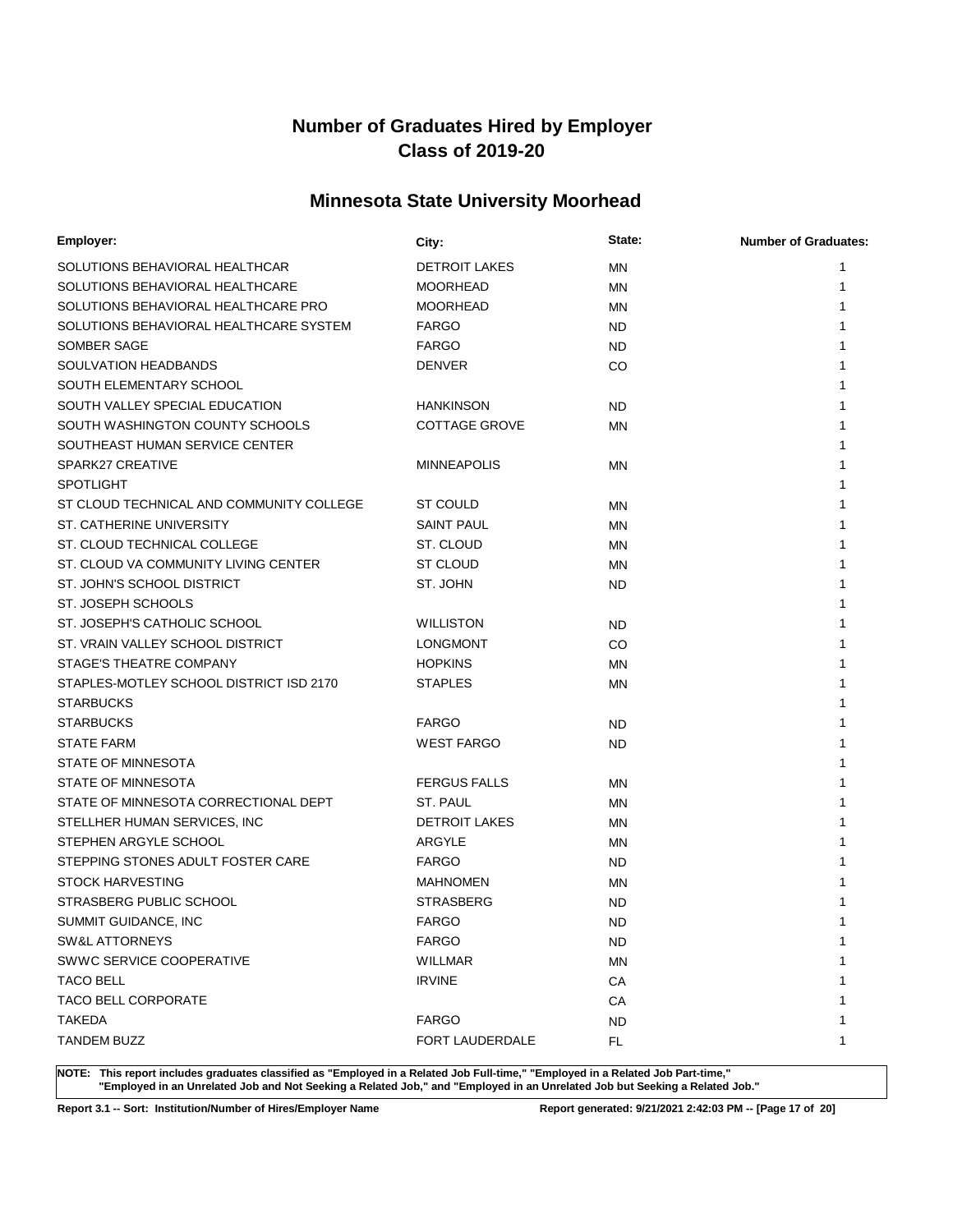## **Minnesota State University Moorhead**

| Employer:                                | City:               | State:    | <b>Number of Graduates:</b> |
|------------------------------------------|---------------------|-----------|-----------------------------|
| <b>TARGET</b>                            | <b>FARGO</b>        | <b>ND</b> | 1                           |
| <b>TARTAN HIGH SCHOOL</b>                | ST. PAUL            | <b>MN</b> | 1                           |
| <b>TEALWOOD SENIOR LIVING</b>            | <b>FRIDLEY</b>      | MN        | 1                           |
| <b>TEALWOOD SENIOR LIVING</b>            | <b>ST CLOUD</b>     | ΜN        |                             |
| THE AMERICAN SCHOOL OF MILAN             | <b>MILAN</b>        |           |                             |
| THE COPPER RIVER GROUP                   | <b>FARGO</b>        | <b>ND</b> | 1                           |
| THE FLAG                                 | <b>FARGO</b>        | <b>ND</b> | 1                           |
| THE GARDNER SCHOOL OF MINNETONKA         | <b>MINNETONKA</b>   | ΜN        | 1                           |
| THE KRABBENHOFT REAL ESTATE TEAM         | <b>MOORHEAD</b>     | MN        | 1                           |
| THE LOTUC CENTER INC.                    | <b>FARGO</b>        | <b>ND</b> | 1                           |
| THE LOTUS CENTER, INC.                   | <b>MOORHEAD</b>     | ΜN        | 1                           |
| THE MENTOR NETWORK                       |                     |           | 1                           |
| THE NOBLE QUILTER                        | <b>ALBERTVILLE</b>  | MN        | 1                           |
| THE UPS STORE                            | <b>FARGO</b>        | <b>ND</b> | 1                           |
| THE VILLAGE                              | <b>FARGO</b>        | <b>ND</b> | 1                           |
| THE VILLAGE FAMILY SERVICE CENTER        | <b>MOORHEAD</b>     | MN        | 1                           |
| THIEF RIVER CARE CENTER                  | THIEF RIVER FALLS   | MN        | 1                           |
| <b>TIGA</b>                              | <b>BANUL</b>        |           | 1                           |
| TNT KIDS FITNESS                         | <b>FARGO</b>        | <b>ND</b> | 1                           |
| <b>TOUCHMARK</b>                         | <b>FARGO</b>        | <b>ND</b> | 1                           |
| TOUCHSTONE MENTAL HEALTH                 | <b>NORTH BRANCH</b> | MN        | 1                           |
| TOWN & COUNTRY CREDIT UNION              | <b>FARGO</b>        | <b>ND</b> | 1                           |
| <b>TRADEHOLM SHOES</b>                   | <b>FARGO</b>        | <b>ND</b> | 1                           |
| TREE TRUST                               | <b>MINNEAPOLIS</b>  | MN        | 1                           |
| <b>TRILLIUM US</b>                       | <b>BLOOMINGTON</b>  | MN        | 1                           |
| TRINITY CHILDREN'S CENTER                | <b>BRAINERD</b>     | MN        | 1                           |
| TRIUMPH CHURCH OF THE LUTHERAN BRETHEREN | <b>MOORHEAD</b>     | MN        | 1                           |
| <b>TRIUMPH WEST</b>                      | <b>MOORHEAD</b>     | ΜN        |                             |
| <b>TRUENORTH STEEL</b>                   | <b>FARGO</b>        | ND.       | 1                           |
| TUTTI FRUTTI FROZEN YOGURT               | <b>MOORHEAD</b>     | ΜN        | 1                           |
| U.S. FISH AND WILDLIFE SERVICE           | <b>MADISON</b>      | <b>SD</b> | 1                           |
| <b>UCSF HOSPITAL</b>                     | <b>LOS ANGELES</b>  | СA        |                             |
| UK HEALTHCARE                            | <b>HOPKINS</b>      | MN        |                             |
| ULEN-HITTERDAL PUBLIC SCHOOL             | <b>ULEN</b>         | <b>MN</b> | 1                           |
| <b>ULTA BEAUTY</b>                       | SAINT CLOUD         | MN        | 1                           |
| <b>ULTEIG</b>                            | <b>FARGO</b>        | <b>ND</b> | 1                           |
| <b>ULTEIG ENGINEERS</b>                  | <b>FARGO</b>        | ND.       | 1                           |
| UNDERWOOD ROCKET FOOTBALL                | <b>UNDERWOOD</b>    | ΜN        | 1                           |
| UNITED RENTALS                           | <b>DAYTON</b>       | MN        | 1                           |
| UNITED RENTALS                           | <b>LINCOLN</b>      | <b>NE</b> | 1                           |

**NOTE: This report includes graduates classified as "Employed in a Related Job Full-time," "Employed in a Related Job Part-time," "Employed in an Unrelated Job and Not Seeking a Related Job," and "Employed in an Unrelated Job but Seeking a Related Job."**

**Report 3.1 -- Sort: Institution/Number of Hires/Employer Name Report generated: 9/21/2021 2:42:03 PM -- [Page 18 of 20]**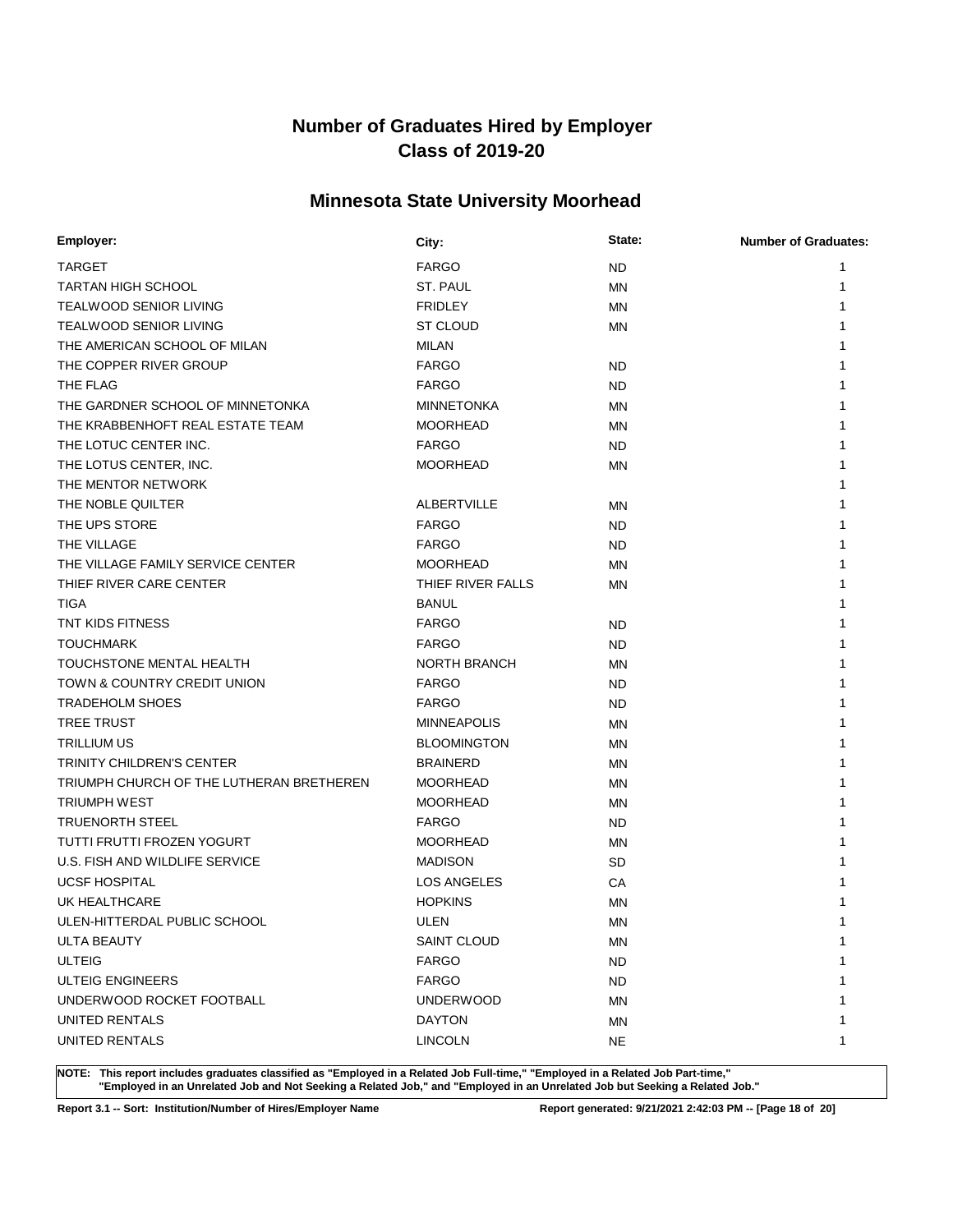## **Minnesota State University Moorhead**

| Employer:                                 | City:               | State:    | <b>Number of Graduates:</b> |
|-------------------------------------------|---------------------|-----------|-----------------------------|
| UNITED STATES MARINE CORPS                | <b>FARGO</b>        | <b>ND</b> | 1                           |
| UNITED STATES MARINE CORPS                | <b>WEST FARGO</b>   | <b>ND</b> | 1                           |
| UNIVERSITY OF MINNESOTA DULUTH            | <b>DULUTH</b>       | MN        | 1                           |
| UNIVERSITY OF MINNESOTA TWIN CITIES       | <b>SAINT PAUL</b>   | ΜN        | 1                           |
| <b>UPS</b>                                | <b>FARGO</b>        | <b>ND</b> | 1                           |
| UPSHER-SMITH LABORATORIES, LLC            | <b>PLYMOUTH</b>     | ΜN        | 1                           |
| US DEPARTMENT OF AGRICULTURE              | <b>FARGO</b>        | ND.       | 1                           |
| <b>US BANK</b>                            | <b>MOORHEAD</b>     | MN        | 1                           |
| US DEPARTMENT OF COMMERCE                 | <b>FARGO</b>        | <b>ND</b> | 1                           |
| VA MEDICAL CENTER                         | <b>FARGO</b>        | <b>ND</b> | 1                           |
| <b>VALLEY CHRISTIAN COUNSELING CENTER</b> | <b>FERGUS FALLS</b> | MN        | 1                           |
| VALLEY CITY HIGH SCHOOL                   | <b>VALLEY CITY</b>  | <b>ND</b> | 1                           |
| <b>VALLEY CITY SCHOOLS</b>                | <b>VALLEY CITY</b>  | <b>ND</b> | 1                           |
| VALLEY CITY STATE UNIVERSITY              | <b>VALLEY CITY</b>  | <b>ND</b> |                             |
| <b>VALLEY IMPORTS</b>                     | <b>FARGO</b>        | <b>ND</b> |                             |
| VANGUARD                                  | <b>SCOTTSDALE</b>   | AZ        | 1                           |
| <b>VERDALE SCHOOL DISTRICT</b>            | <b>VERDALE</b>      | MN        | 1                           |
| <b>VISION BANK</b>                        | <b>FARGO</b>        | <b>ND</b> |                             |
| <b>VOCATIONAL TRAINING CENTER</b>         | <b>FARGO</b>        | <b>ND</b> | 1                           |
| <b>VTC</b>                                | <b>FARGO</b>        | <b>ND</b> | 1                           |
| <b>WACONIA PUBLIC SCHOOLS</b>             | <b>WACONIA</b>      | MN        | 1                           |
| <b>WADENA COUNTY CHILD SERVICES</b>       | <b>WADENA</b>       | ND.       | 1                           |
| WADENA-DEER CREEK PUBLIC SCHOOLS          | WADENA              | MN        | 1                           |
| <b>WAHPETON ELEMENTARY SCHOOL</b>         | <b>WAHPETON</b>     | <b>ND</b> | 1                           |
| <b>WAHPETON MIDDLE SCHOOL</b>             | <b>WAHPETON</b>     | <b>ND</b> | 1                           |
| WAHPETON PUBLIC SCHOOL DISTRICT           | <b>WAHPETON</b>     | <b>ND</b> | 1                           |
| <b>WALKER MEHODIST</b>                    | <b>MINNEAPOLIS</b>  | MN        | 1                           |
| WALKER METHODIST HEALTH CENTER            | <b>MINNEAPOLIS</b>  | ΜN        | 1                           |
| WALT DISNEY WORLD - MAGIC KINGDOM         | <b>ORLANDO</b>      | FL.       | 1                           |
| WARM SPRINGS PRODUCTIONS                  | <b>MISSOULA</b>     | МT        | 1                           |
| WATERTOWN FAMILY AQUATIC CENTER           | <b>WATERTOWN</b>    | <b>SD</b> | 1                           |
| <b>WATFORD CITY SCHOOLS</b>               | <b>WATFORD CITY</b> | <b>ND</b> | 1                           |
| WAUBUN PUBLIC SCHOOLS                     | WAUBUN              | <b>MN</b> | 1                           |
| WAYZATA PUBLIC SCHOOLS                    | PLYMOUTH            | <b>MN</b> |                             |
| <b>WCRJC</b>                              | <b>MOORHEAD</b>     | MN        | 1                           |
| WEATHER MODIFICATION, INTL                | <b>FARGO</b>        | <b>ND</b> | 1                           |
| <b>WELLCARE HEALTH PLANS</b>              | <b>TAMPA</b>        | FL.       | 1                           |
| WELLS FARGO BANK NA                       | <b>FARGO</b>        | <b>ND</b> | 1                           |
| WEST CENTRAL AREA SCHOOLS                 |                     |           | 1                           |
| WEST FARGO PUBLIC SCHOOLS                 | <b>WEST FARGO</b>   | ΜN        | 1                           |

**NOTE: This report includes graduates classified as "Employed in a Related Job Full-time," "Employed in a Related Job Part-time," "Employed in an Unrelated Job and Not Seeking a Related Job," and "Employed in an Unrelated Job but Seeking a Related Job."**

**Report 3.1 -- Sort: Institution/Number of Hires/Employer Name Report generated: 9/21/2021 2:42:03 PM -- [Page 19 of 20]**